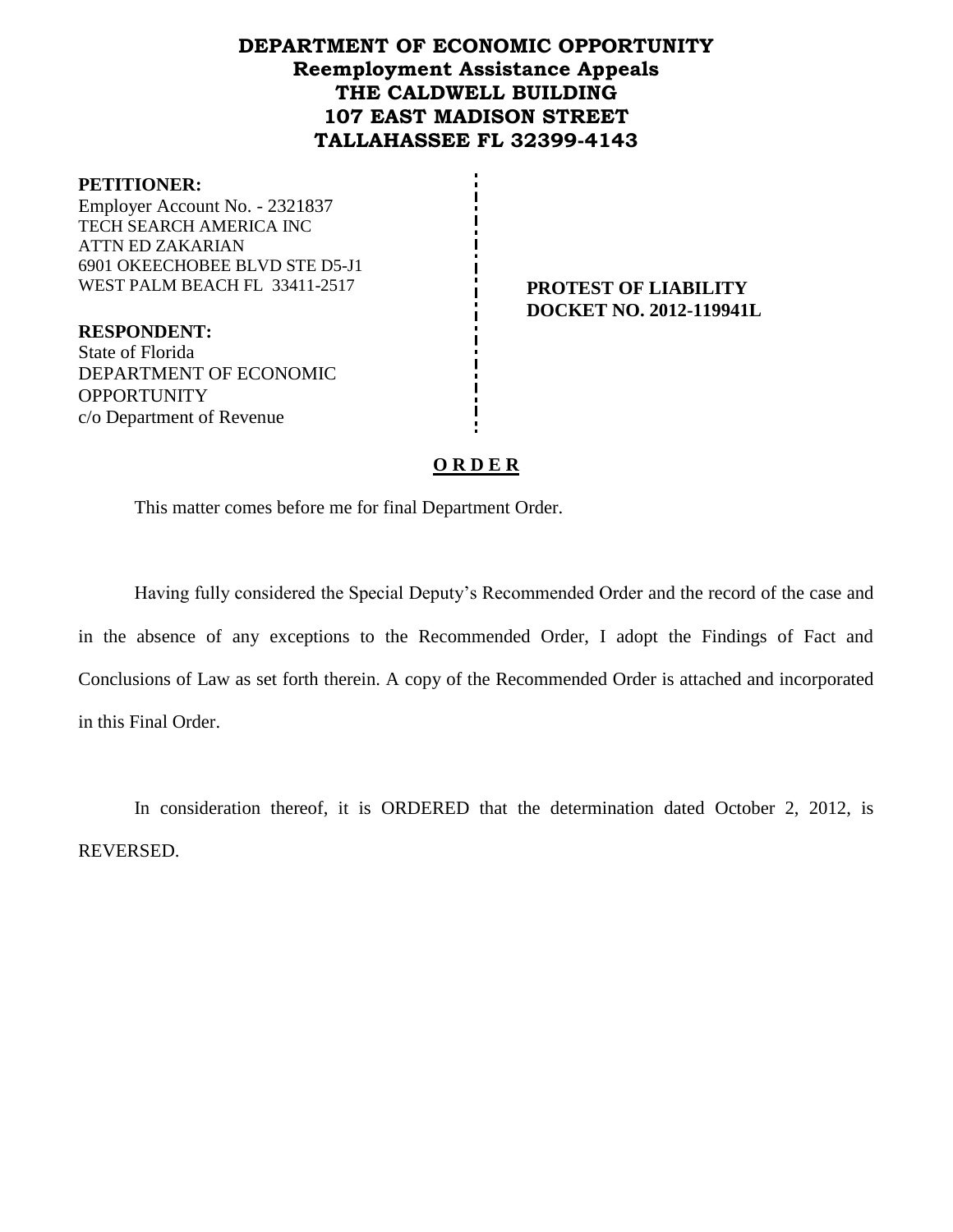#### **JUDICIAL REVIEW**

Any request for judicial review must be initiated within 30 days of the date the Order was filed. Judicial review is commenced by filing one copy of a *Notice of Appeal* with the DEPARTMENT OF ECONOMIC OPPORTUNITY at the address shown at the top of this Order and a second copy, with filing fees prescribed by law, with the appropriate District Court of Appeal. It is the responsibility of the party appealing to the Court to prepare a transcript of the record. If no court reporter was at the hearing, the transcript must be prepared from a copy of the Special Deputy's hearing recording, which may be requested from the Office of Appeals.

Cualquier solicitud para revisión judicial debe ser iniciada dentro de los 30 días a partir de la fecha en que la Orden fue registrada. La revisión judicial se comienza al registrar una copia de un *Aviso de Apelación* con la Agencia para la Innovación de la Fuerza Laboral [*DEPARTMENT OF ECONOMIC OPPORTUNITY]* en la dirección que aparece en la parte superior de este *Orden* y una segunda copia, con los honorarios de registro prescritos por la ley, con el Tribunal Distrital de Apelaciones pertinente. Es la responsabilidad de la parte apelando al tribunal la de preparar una transcripción del registro. Si en la audiencia no se encontraba ningún estenógrafo registrado en los tribunales, la transcripción debe ser preparada de una copia de la grabación de la audiencia del Delegado Especial [*Special Deputy*], la cual puede ser solicitada de la Oficina de Apelaciones.

Nenpòt demann pou yon revizyon jiridik fèt pou l kòmanse lan yon peryòd 30 jou apati de dat ke Lòd la te depoze a. Revizyon jiridik la kòmanse avèk depo yon kopi yon *Avi Dapèl* ki voye bay DEPARTMENT OF ECONOMIC OPPORTUNITY lan nan adrès ki parèt pi wo a, lan tèt *Lòd* sa a e yon dezyèm kopi, avèk frè depo ki preskri pa lalwa, bay Kou Dapèl Distrik apwopriye a. Se responsabilite pati k ap prezante apèl la bay Tribinal la pou l prepare yon kopi dosye a. Si pa te gen yon stenograf lan seyans lan, kopi a fèt pou l prepare apati de kopi anrejistreman seyans lan ke Adjwen Spesyal la te fè a, e ke w ka mande Biwo Dapèl la voye pou ou.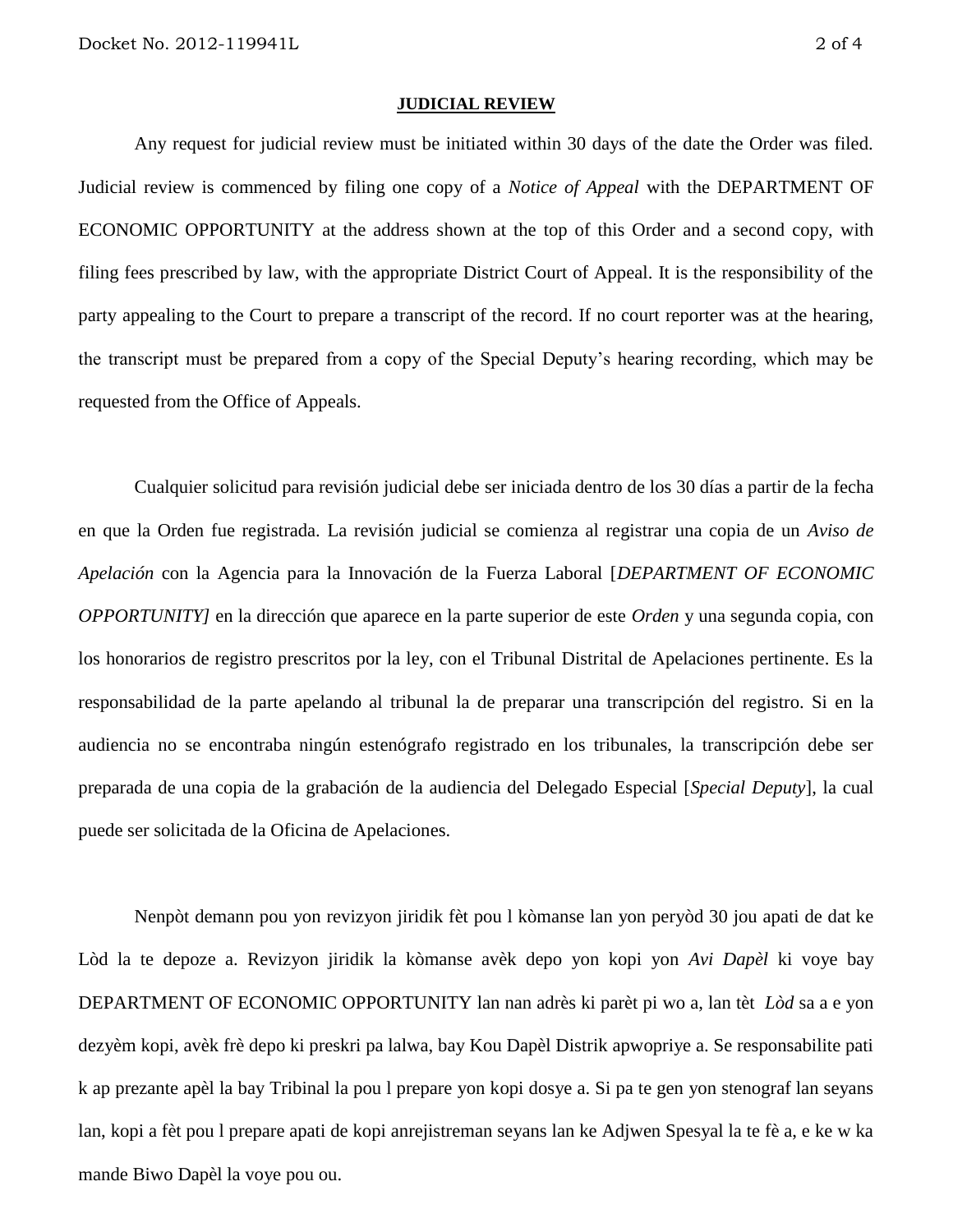DONE and ORDERED at Tallahassee, Florida, this day of October, 2013.



Altemese Smith, Bureau Chief, Reemployment Assistance Program DEPARTMENT OF ECONOMIC OPPORTUNITY

FILED ON THIS DATE PURSUANT TO § 120.52, FLORIDA STATUTES, WITH THE DESIGNATED DEPARTMENT CLERK, RECEIPT OF WHICH IS HEREBY ACKNOWLEDGED.

 $\overline{\phantom{a}}$  ,  $\overline{\phantom{a}}$  ,  $\overline{\phantom{a}}$  ,  $\overline{\phantom{a}}$  ,  $\overline{\phantom{a}}$  ,  $\overline{\phantom{a}}$  ,  $\overline{\phantom{a}}$  ,  $\overline{\phantom{a}}$  ,  $\overline{\phantom{a}}$  ,  $\overline{\phantom{a}}$  ,  $\overline{\phantom{a}}$  ,  $\overline{\phantom{a}}$  ,  $\overline{\phantom{a}}$  ,  $\overline{\phantom{a}}$  ,  $\overline{\phantom{a}}$  ,  $\overline{\phantom{a}}$ DEPUTY CLERK DATE

## **CERTIFICATE OF SERVICE**

**I HEREBY CERTIFY that true and correct copies of the foregoing Final Order have been furnished to the persons listed below in the manner described, on the \_\_\_\_\_\_\_ day of October, 2013**.

Shmun h.F

SHANEDRA Y. BARNES, Special Deputy Clerk DEPARTMENT OF ECONOMIC **OPPORTUNITY** Reemployment Assistance Appeals 107 EAST MADISON STREET TALLAHASSEE FL 32399-4143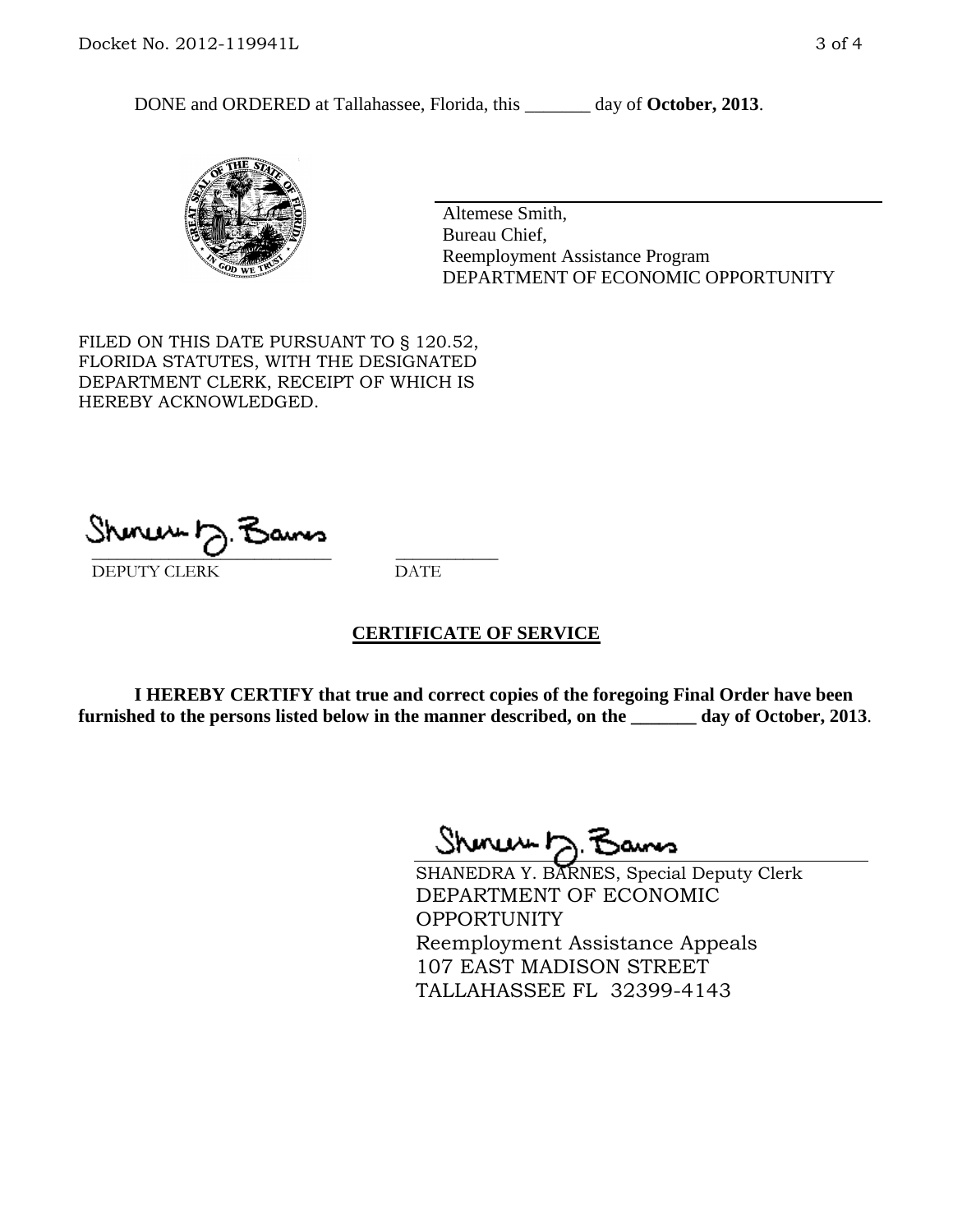By U.S. Mail:

 TECH SEARCH AMERICA INC ATTN ED ZAKARIAN 6901 OKEECHOBEE BLVD STE D5-J1 WEST PALM BEACH FL 33411-2517

#### BART EVANS 1863 59TH WAY NORTH ST PETERSBURG FL 33710

CATHLEEN SCOTT & ASSOCIATES PA ATTN CATHLEEN SCOTT 250 S CENTRAL BLVD STE 104 JUPITER FL 33458

DEPARTMENT OF REVENUE ATTN: JODY BURKE 4230-D LAFAYETTE ST. MARIANNA, FL 32446

DEPARTMENT OF REVENUE ATTN: MYRA TAYLOR PO BOX 6417 TALLAHASSEE FL 32314-6417

State of Florida DEPARTMENT OF ECONOMIC OPPORTUNITY c/o Department of Revenue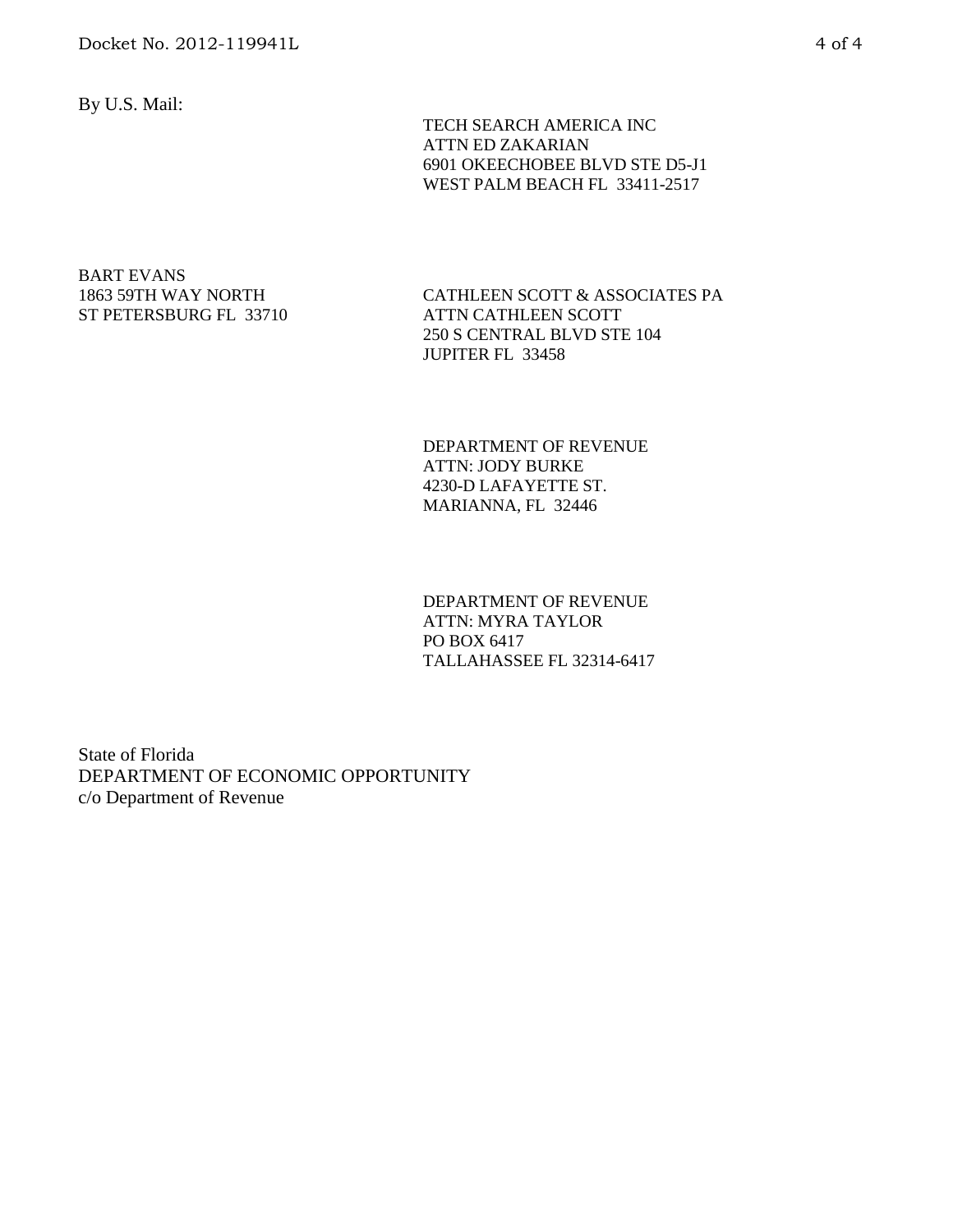## **DEPARTMENT OF ECONOMIC OPPORTUNITY Reemployment Assistance Appeals**

MSC 347 CALDWELL BUILDING 107 EAST MADISON STREET TALLAHASSEE FL 32399-4143

| <b>PETITIONER:</b> |
|--------------------|
|--------------------|

Employer Account No. - 2321837 TECH SEARCH AMERICA INC ATTN ED ZAKARIAN 6901 OKEECHOBEE BLVD STE D5-J1 WEST PALM BEACH FL 33411-2517

> **PROTEST OF LIABILITY DOCKET NO. 2012-119941L**

**RESPONDENT:** State of Florida DEPARTMENT OF ECONOMIC **OPPORTUNITY** c/o Department of Revenue

# **RECOMMENDED ORDER OF SPECIAL DEPUTY**

TO: Altemese Smith, Bureau Chief, Reemployment Assistance Program DEPARTMENT OF ECONOMIC OPPORTUNITY

This matter comes before the undersigned Special Deputy pursuant to the Petitioner's protest of the Respondent's determination dated October 2, 2012.

After due notice to the parties, a telephone hearing was held on January 7, 2013. The Petitioner was represented by its attorney. The Petitioner's president testified as a witness. The Respondent was represented by a Department of Revenue Tax Specialist II. The Joined Party appeared and testified. A recommended order was mailed to the parties on February 6, 2013. Both the Petitioner and the Joined Party filed exceptions to the recommended order. On May 7, 2013, the case was remanded to schedule an additional hearing to allow submission of additional evidence. After due notice to the parties an additional telephone hearing was held on August 1, 2013. The Petitioner was represented by its attorney. The Petitioner's president and a former account manager testified as witnesses. The Respondent, represented by a Department of Revenue Senior Tax Specialist appeared and testified. The Joined Party did not appear.

The record of the case, including the recording of the hearing and any exhibits submitted in evidence, is herewith transmitted. Proposed Findings of Fact and Conclusions of Law were received from the Petitioner. Proposals which are supported by competent, material, and credible evidence are incorporated herein.

## **Issue:**

Whether services performed for the Petitioner by the Joined Party constitute insured employment, and if so, the effective date of liability, pursuant to Section 443.036(19), 443.036(21); 443.1216, Florida Statutes.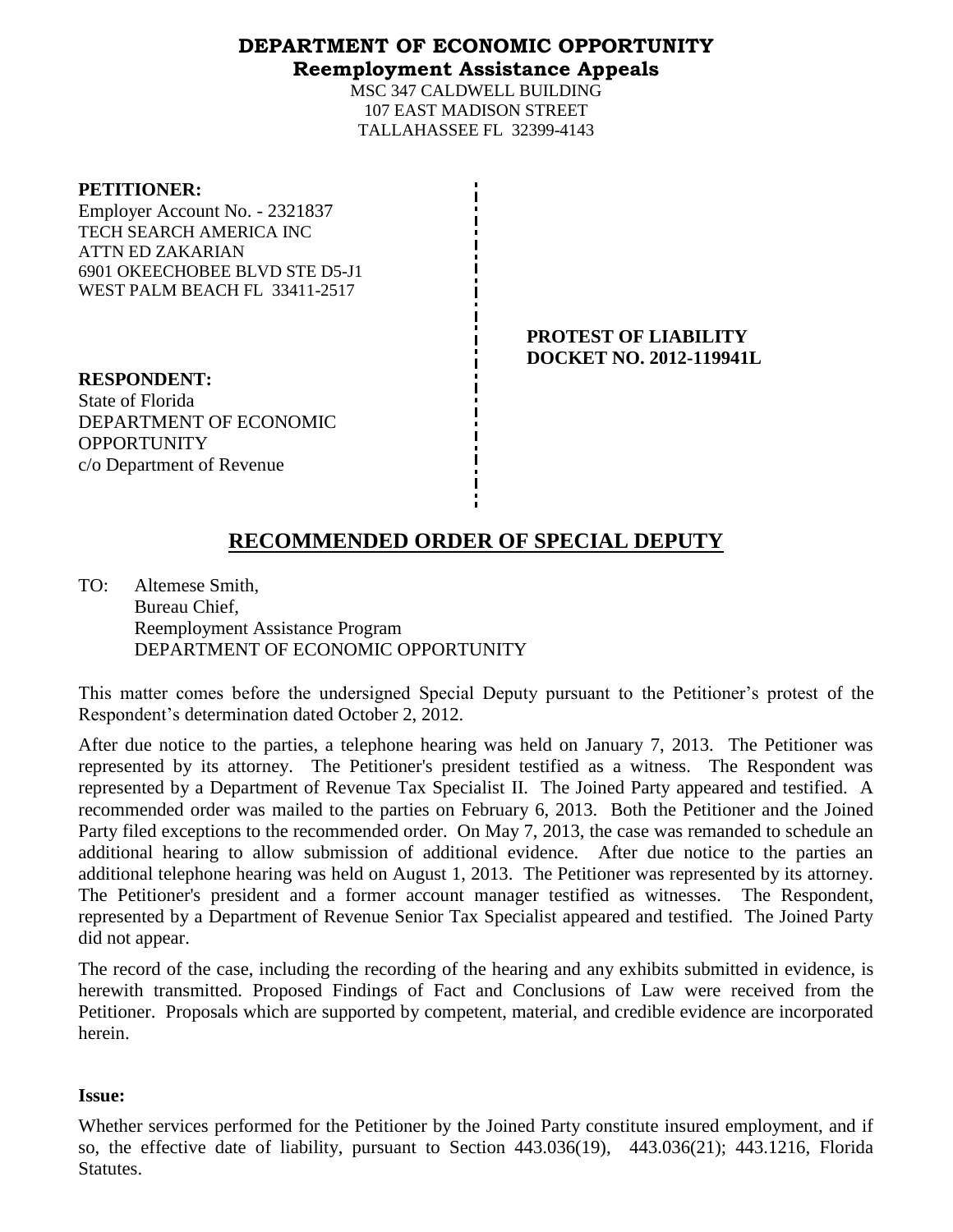## **Findings of Fact:**

- 1. The Petitioner, Tech Search America Inc, is a corporation which was formed in approximately April 2001 to operate a business as an information technology consulting and staffing company. The Petitioner's president manages the day-to-day operations of the business. The Petitioner established liability for payment of Florida unemployment compensation tax effective May 22, 2001.
- 2. In 2005 the Joined Party was seeking work and posted his resume on the Internet. An employee of the Petitioner contacted the Joined Party by telephone and asked the Joined Party some questions. The Joined Party informed the employee that he was only interested in doing work from his home. The employee then transferred the call to the Hiring Manager of the Petitioner's client, Wackenhut Services, for an interview. The Joined Party had interviews with the Hiring Manager of the client company and with the Petitioner's Vice President, Human Resources. During the interviews the Petitioner stated the rate of pay was \$45 per hour. The Joined Party attempted to negotiate a higher rate of pay; however, the Petitioner was not willing to pay more than \$45 per hour.
- 3. By letter dated October 14, 2005, the Petitioner's Vice President, Human Resources, offered the Joined Party the position of Senior Programmer to work with the Petitioner's client with a tentative start date of October 31, 2005. The offer letter states that the Joined Party was requested to report to the assigned client site, that the Joined Party would be responsible for delivery of consulting services as directed by the client, that the Joined Party would report directly to the Vice President, Human Resources with all internal matters with regard to employee-employer relations, and that the Joined Party was prohibited from disclosing any such matters either directly or indirectly to the client.
- 4. The offer letter states that the Joined Party's compensation for performing the assigned duties as an hourly 1099 employee shall be \$45 per hour for all client approved hours worked and that the Joined Party would be responsible for reporting all hours worked on the Petitioner's time sheet forms and to have the assigned client manager sign and approve all hours worked. The offer letter advised the Joined Party that he was required to abide by the client's work schedule as agreed during the interview, that the client must pre-approve all expenses in writing for expense reimbursement, and that the Joined Party would be responsible for payment of all state, federal, and local employment taxes.
- 5. The offer letter state that the Joined Party was being offered the position as an employee and that the Joined Party would be entitled to receive fringe benefits including 401k and health insurance. Attached to the offer letter was an *Employment Agreement* which, among other things specified the duties of the position, stated that the Joined Party was required to comply with the Petitioner's policies and procedures, and contained a non-solicitation clause.
- 6. Shortly after the offer letter and Employment Agreement were provided to the Joined Party, the Petitioner's account manager who was responsible for the Wackenhut account contacted the Joined Party and explained that there had been a mistake and that the offer of work was not an offer of employment and that the Joined Party was offered work as an independent contractor. The Joined Party replied that he understood that it was not an offer of employment, that he was aware that he was an independent contractor, and that he wanted to be an independent contractor because he could write off expenses as an independent contractor.
- 7. The Joined Party began performing services at the client location in early November 2005. After the first month of work the Joined Party performed the majority of his services from the Joined Party's home. While working from his home the Joined Party used his personal laptop computer and software which the Joined Party purchased. The Joined Party was reimbursed by the Petitioner for the expense of commuting to and from the client's location.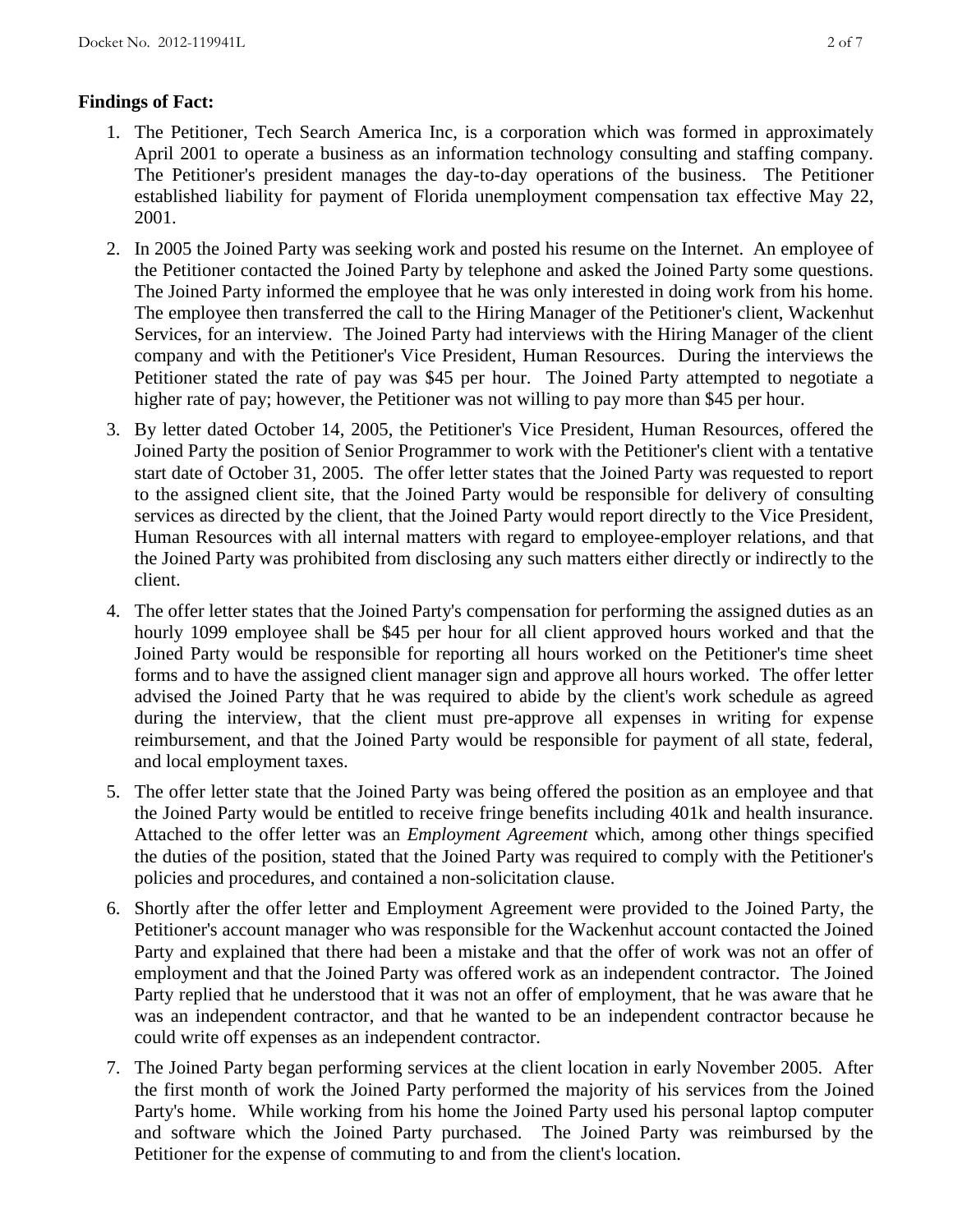- 8. While working from home the Joined Party was required to be available for contact with the client company during regular business hours. However, the Joined Party could perform the actual work during whatever days or times the Joined Party chose to work.
- 9. The account manager was the liaison between the Petitioner's client, Wackenhut, and the employees who were placed by the Petitioner to work at the location of Wackenhut. Since the Joined Party was an independent contractor rather than an employee the account manager was not the liaison between Wackenhut and the Joined Party. The account manager did not supervise the Joined Party. However, on many occasions, as frequently as once a month, Wackenhut notified the account manager that they were unable to contact the Joined Party during regular business hours and asked the account manager for assistance in locating the Joined Party. The account manager complied with those requests.
- 10. The Joined Party was required to report his time worked on an electronic timesheet utilizing software which was owned by the Petitioner. After the Joined Party completed the electronic timesheet it was transmitted to a manager at the client location for approval. The client then transmitted the approved timesheet to the Petitioner after approval. The Petitioner paid the Joined Party on a bi-weekly basis. No taxes were withheld from the pay and at the end of each year the Petitioner reported the Joined Party's earnings to the Internal Revenue Service on Form 1099- MISC as nonemployee compensation.
- 11. The Joined Party did not receive fringe benefits such as 401k, retirement benefits, health insurance, or paid vacations. The Joined Party did take time off from work with the approval of Wackenhut, however, he was paid only for the hours which he actually worked.
- 12. The Petitioner did not conduct any performance evaluations. On several occasions the Joined Party asked the account manager to contact Wackenhut and request that Wackenhut approve an increase in the hourly rate of pay. The account manager intervened as requested and the Joined Party did receive pay increases.
- 13. In approximately June 2010 the amount of work available through the client, Wackenhut, was reduced and as a result the Joined Party's hours of work were decreased. In June 2012 Wackenhut contacted the account manager and informed the account manager that the Joined Party's work assignment would end on July 31, 2012. The account manager relayed the information to the Joined Party. During the following week the client company contacted the Joined Party and informed the Joined Party that the client company had lost some government contracts and that the client company would have no further work available after July 31, 2012.
- 14. The Joined Party filed an initial claim for unemployment compensation benefits (now known as reemployment assistance benefits) effective July 29, 2012. When the Joined Party did not receive credit for his earnings with the Petitioner a *Request for Reconsideration of Monetary Determination* was filed and an investigation was assigned to the Department of Revenue to determine if the Joined Party performed services for the Petitioner as an employee or as an independent contractor.
- 15. On August 15, 2012, during the course of the investigation, the Joined Party completed an *Independent Contractor Analysis,* Form UCS-6061, on which the Joined Party stated, among other things, that he believed he had performed services for the Petitioner as an employee rather than as an independent contractor.
- 16. On October 2, 2012, the Department of Revenue issued a determination holding that the Joined Party was the Petitioner's employee retroactive to November 7, 2005. The Petitioner filed a timely protest by letter dated October 18, 2012.
- 17. After the investigation was issued to the Department of Revenue the Petitioner's president contacted the Joined Party and informed the Joined Party that the October 14, 2005, offer letter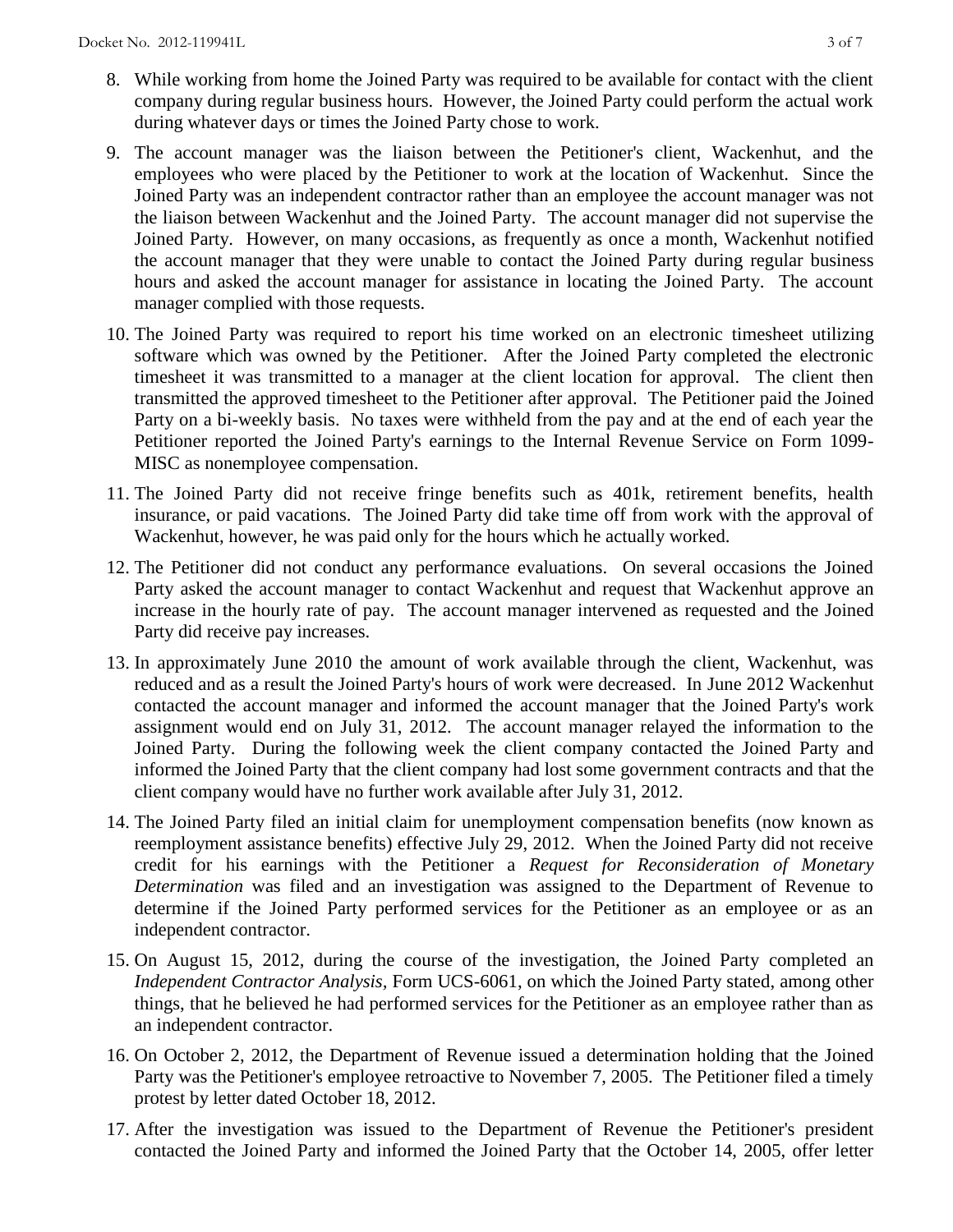and the *Employment Agreement* were in error and that the Joined Party was an independent contractor rather than an employee of the Petitioner.

18. Subsequent to the January 7, 2013, hearing held in this matter the Joined Party filed a written statement asserting that he had inadvertently answered questions incorrectly, that neither the Petitioner nor Wackenhut dictated the work schedule, that the Joined Party dictated the hours of work, and that the Joined Party performed services for other clients of the Joined Party during the time that he performed services for the Petitioner. In the written statement the Joined Party asserted that he considered himself to be an independent contractor and not an employee.

## **Conclusions of Law:**

- 19. The issue in this case, whether services performed for the Petitioner by the Joined Party constitute employment subject to the Florida Reemployment Assistance Program Law, is governed by Chapter 443, Florida Statutes. Section 443.1216(1)(a)2., Florida Statutes, provides that employment subject to the chapter includes service performed by individuals under the usual common law rules applicable in determining an employer-employee relationship.
- 20. The Supreme Court of the United States held that the term "usual common law rules" is to be used in a generic sense to mean the "standards developed by the courts through the years of adjudication." United States v. W.M. Webb, Inc., 397 U.S. 179 (1970).
- 21. The Supreme Court of Florida adopted and approved the tests in 1 Restatement of Law, Agency 2d Section 220 (1958), for use to determine if an employment relationship exists. See Cantor v. Cochran, 184 So.2d 173 (Fla. 1966); Miami Herald Publishing Co. v. Kendall, 88 So.2d 276 (Fla. 1956); Magarian v. Southern Fruit Distributors, 1 So.2d 858 (Fla. 1941); see also Kane Furniture Corp. v. R. Miranda, 506 So.2d 1061 (Fla. 2d DCA 1987). In Brayshaw v. Agency for Workforce Innovation, et al; 58 So.3d 301 (Fla. 1st DCA 2011) the court stated that the statute does not refer to other rules or factors for determining the employment relationship and, therefore, the Department is limited to applying only Florida common law in determining the nature of an employment relationship.
- 22. Restatement of Law is a publication, prepared under the auspices of the American Law Institute, which explains the meaning of the law with regard to various court rulings. The Restatement sets forth a nonexclusive list of factors that are to be considered when judging whether a relationship is an employment relationship or an independent contractor relationship.
- 23. 1 Restatement of Law, Agency 2d Section 220 (1958) provides:
	- (1) A servant is a person employed to perform services for another and who, in the performance of the services, is subject to the other's control or right of control.
	- (2) The following matters of fact, among others, are to be considered:
		- (a) the extent of control which, by the agreement, the business may exercise over the details of the work;
		- (b) whether or not the one employed is engaged in a distinct occupation or business;
		- (c) the kind of occupation, with reference to whether, in the locality, the work is usually done under the direction of the employer or by a specialist without supervision;
		- (d) the skill required in the particular occupation;
		- (e) whether the employer or the worker supplies the instrumentalities, tools, and the place of work for the person doing the work;
		- (f) the length of time for which the person is employed;
		- $(g)$  the method of payment, whether by the time or by the job;
		- (h) whether or not the work is a part of the regular business of the employer;
		- (i) whether or not the parties believe they are creating the relation of master and servant;
		- (j) whether the principal is or is not in business.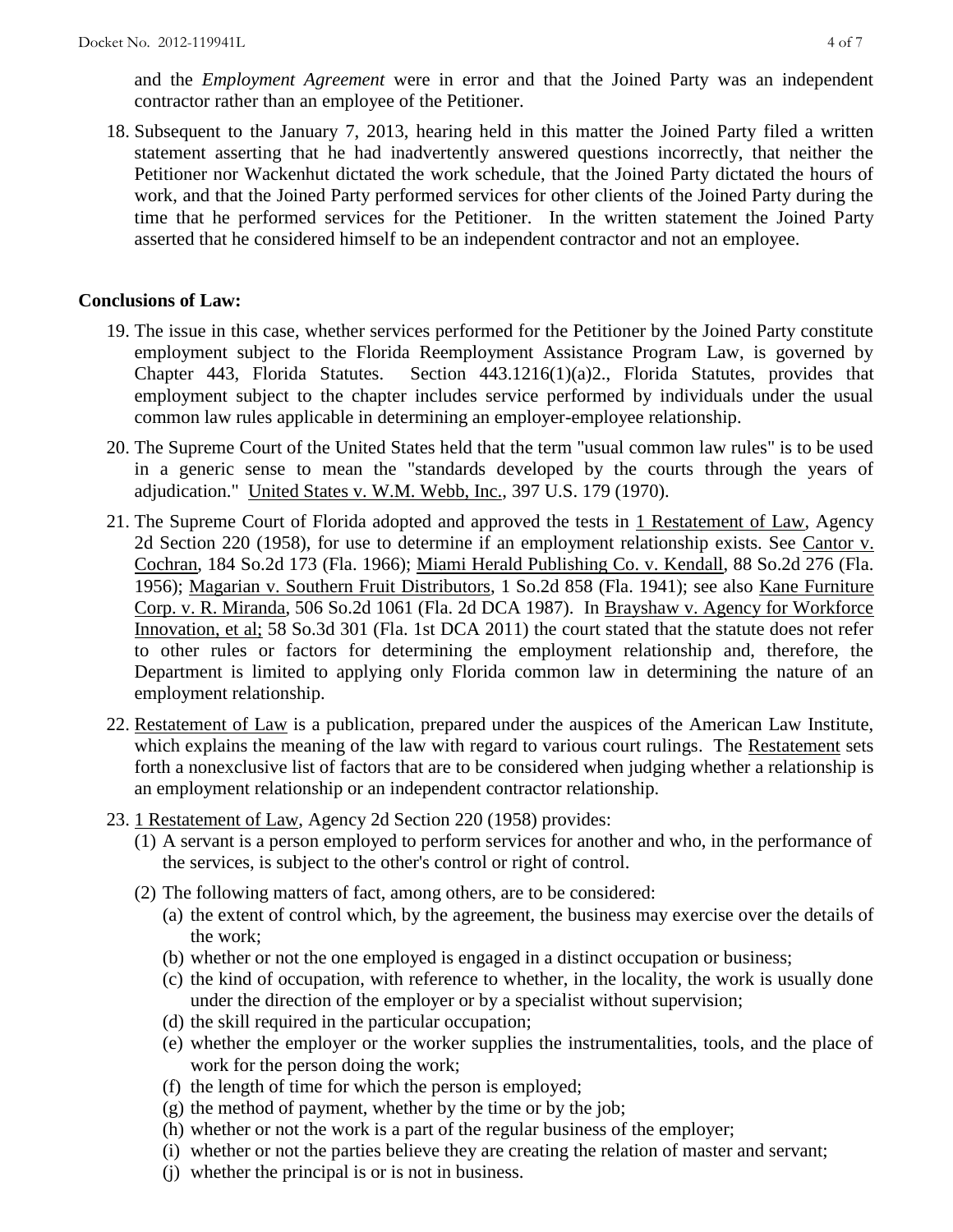- 24. Comments in the Restatement explain that the word "servant" does not exclusively connote manual labor, and the word "employee" has largely replaced "servant" in statutes dealing with various aspects of the working relationship between two parties.
- 25. In Department of Health and Rehabilitative Services v. Department of Labor & Employment Security, 472 So.2d 1284 (Fla. 1<sup>st</sup> DCA 1985) the court confirmed that the factors listed in the Restatement are the proper factors to be considered in determining whether an employer-employee relationship exists. However, in citing La Grande v. B&L Services, Inc., 432 So.2d 1364, 1366 (Fla.  $1<sup>st</sup> DCA$  1983), the court acknowledged that the question of whether a person is properly classified an employee or an independent contractor often can not be answered by reference to "hard and fast" rules, but rather must be addressed on a case-by-case basis.
- 26. The special deputy was presented with conflicting testimony regarding material issues of fact and is charged with resolving these conflicts. Factors considered in resolving evidentiary conflicts include the witness' opportunity and capacity to observe the event or act in question; any prior inconsistent statement by the witness; witness bias or lack of bias; the contradiction of the witness' version of events by other evidence or its consistency with other evidence; the inherent improbability of the witness' version of events; and the witness' demeanor. At the first hearing in this matter the Joined Party offered testimony revealing that he worked under terms and conditions that would tend to establish an employer/employee relationship, especially in view of the offer letter and the terms set forth in the *Employment Agreement*. In a written statement entered into evidence subsequent to the first hearing the Joined Party asserts that his testimony at the first hearing was in error and that he was not employed under the terms set forth in the offer letter and the *Employment Agreement*, that he was not directed and controlled by the Petitioner, and that he performed services as an independent contractor. Although the Joined Party did not appear at the second hearing the Petitioner offered testimony of an additional witness which shows that it was the intent of both parties to establish and maintain an independent contractor relationship, and that, among other things, the Petitioner did not supervise the Joined Party, did not direct the Joined Party concerning how or when to perform the work, and did not conduct performance evaluations as previously alleged by the Joined Party. The Joined Party's written statement submitted after the first hearing and the additional evidence submitted by the Petitioner at the second hearing reveals that the Joined Party's testimony is not worthy of belief.
- 27. The evidence in this case which has been accepted as competent, material, and credible reveals that it was the intent of both parties to establish an independent contractor relationship and that the Petitioner did not have the right to control how the work was performed or when the work was performed. Whether a worker is an employee or an independent contractor is determined by measuring the control exercised by the employer over the worker. If the control exercised extends to the manner in which a task is to be performed, then the worker is an employee rather than an independent contractor. In Cawthon v. Phillips Petroleum Co., 124 So 2d 517 (Fla. 2d DCA 1960) the court explained: Where the employee is merely subject to the control or direction of the employer as to the result to be procured, he is an independent contractor; if the employee is subject to the control of the employer as to the means to be used, then he is not an independent contractor.
- 28. It is concluded that the services performed for the Petitioner by the Joined Party do not constitute insured employment.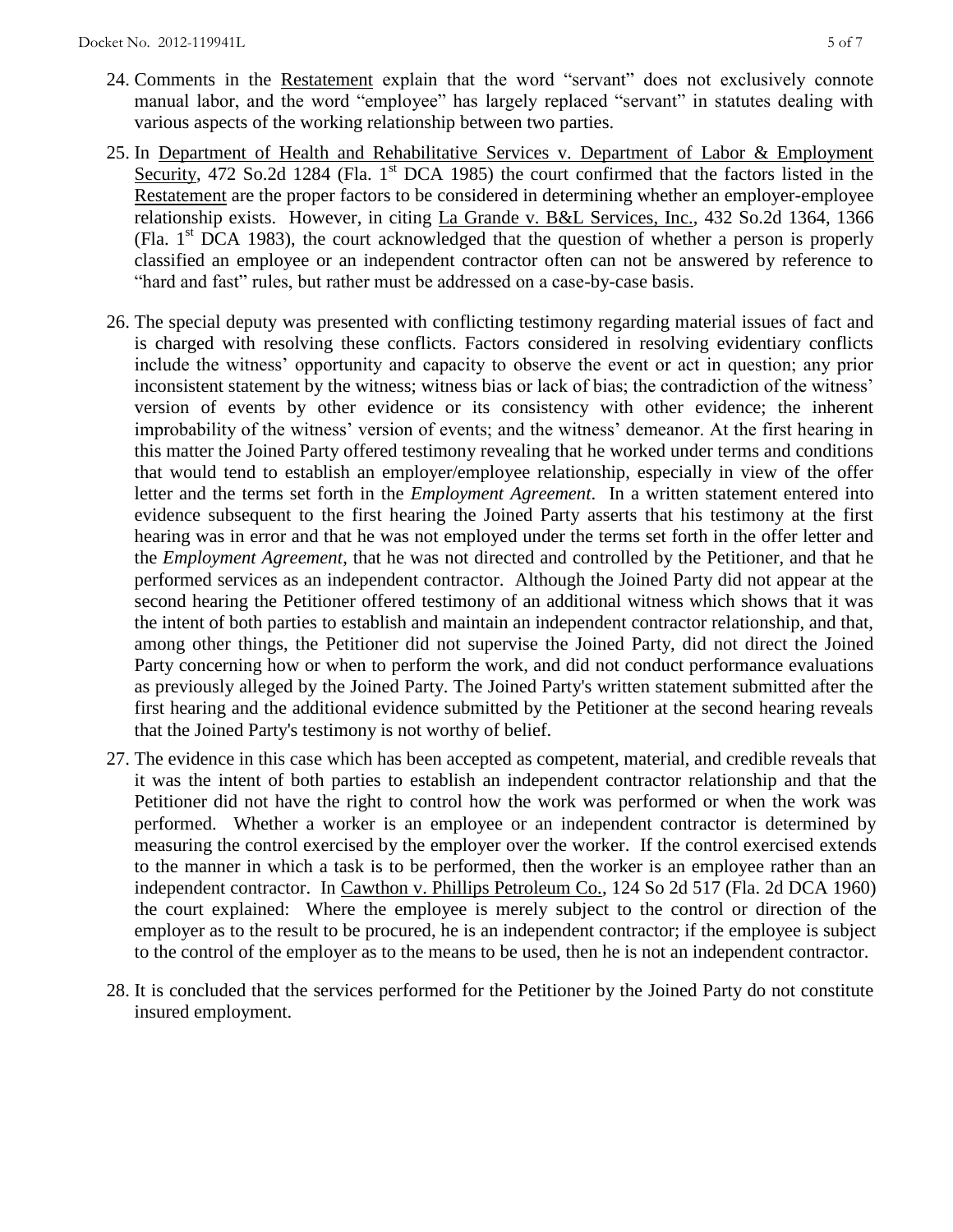**Recommendation:** It is recommended that the determination dated October 2, 2012, be REVERSED. Respectfully submitted on August 27, 2013.



R. O. SMITH, Special Deputy Office of Appeals

A party aggrieved by the *Recommended Order* may file written exceptions to the Director at the address shown above within fifteen days of the mailing date of the *Recommended Order*. Any opposing party may file counter exceptions within ten days of the mailing of the original exceptions. A brief in opposition to counter exceptions may be filed within ten days of the mailing of the counter exceptions. Any party initiating such correspondence must send a copy of the correspondence to each party of record and indicate that copies were sent.

Una parte que se vea perjudicada por la *Orden Recomendada* puede registrar excepciones por escrito al Director Designado en la dirección que aparece arriba dentro de quince días a partir de la fecha del envío por correo de la *Orden Recomendada*. Cualquier contraparte puede registrar contra-excepciones dentro de los diez días a partir de la fecha de envió por correo de las excepciones originales. Un sumario en oposición a contra-excepciones puede ser registrado dentro de los diez días a partir de la fecha de envío por correo de las contra-excepciones. Cualquier parte que dé inicio a tal correspondencia debe enviarle una copia de tal correspondencia a cada parte contenida en el registro y señalar que copias fueron remitidas.

Yon pati ke *Lòd Rekòmande* a afekte ka prezante de eksklizyon alekri bay Direktè Adjwen an lan adrès ki parèt anlè a lan yon peryòd kenz jou apati de dat ke *Lòd Rekòmande* a te poste a. Nenpòt pati ki fè opozisyon ka prezante objeksyon a eksklizyon yo lan yon peryòd dis jou apati de lè ke objeksyon a eksklizyon orijinal yo te poste. Yon dosye ki prezante ann opozisyon a objeksyon a eksklizyon yo, ka prezante lan yon peryòd dis jou apati de dat ke objeksyon a eksklizyon yo te poste. Nenpòt pati ki angaje yon korespondans konsa dwe voye yon kopi kourye a bay chak pati ki enplike lan dosye a e endike ke yo te voye kopi yo.

SHANEDRA Y. BARNES, Special Deputy Clerk

**Date Mailed: August 27, 2013**

Copies mailed to: Petitioner Respondent Joined Party

> BART EVANS 1863 59TH WAY NORTH ST PETERSBURG FL 33710

CATHLEEN SCOTT & ASSOCIATES PA ATTN CATHLEEN SCOTT 250 S CENTRAL BLVD STE 104 JUPITER FL 33458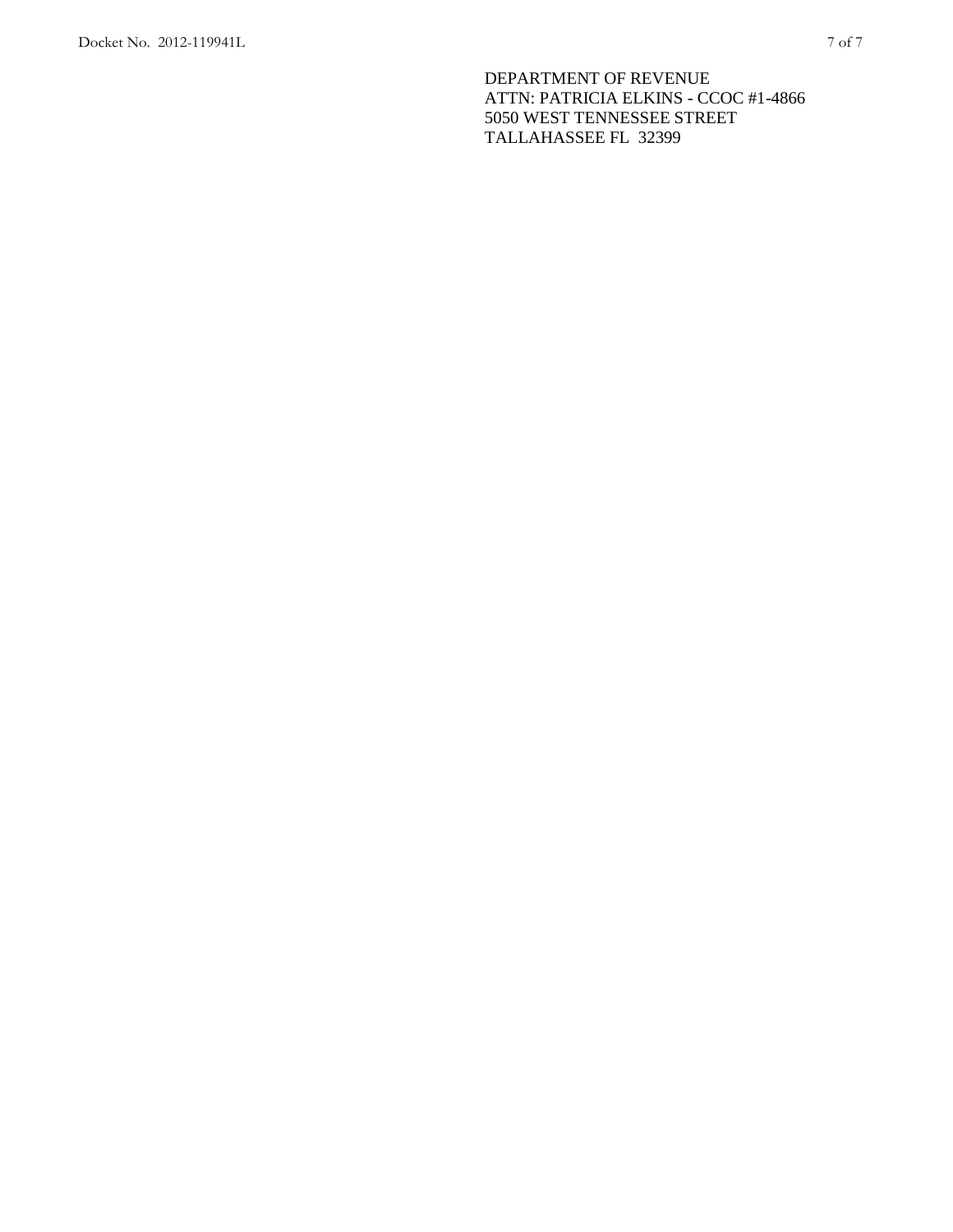## **DEPARTMENT OF ECONOMIC OPPORTUNITY TALLAHASSEE, FLORIDA**

**PETITIONER:** Employer Account No. - 2321837 TECH SEARCH AMERICA INC ATTN ED ZAKARIAN 6901 OKEECHOBEE BLVD STE D5-J1 WEST PALM BEACH FL 33411-2517

**RESPONDENT:** State of Florida DEPARTMENT OF ECONOMIC **OPPORTUNITY** c/o Department of Revenue

## **PROTEST OF LIABILITY DOCKET NO. 2012-119941L**

## **REMAND ORDER**

This matter comes before me for final Department Order.

The issue before me is whether services performed for the Petitioner by the Joined Party constitute insured employment, and if so, the effective date of liability pursuant to sections 443.036(19); 443.036(21); 443.1216, Florida Statutes.

A review of the record establishes that procedural error requires remanding of this case. Rule 73B-10.035(15)(b), Florida Administrative Code, provides that the special deputy will "preserve the right of each party to present evidence relevant to the issues." Rule 73B-10.035(15)(e), Florida Administrative Code, further provides that only documents submitted to the special deputy and all parties on the notice of hearing in sufficient time for receipt prior to the telephone hearing will be considered by the special deputy unless the parties waive their right to view the documents. The record reflects that the Petitioner's attorney relied on her office to submit documents to all parties for the hearing, and the office failed to submit the documents to the Joined Party and the Respondent. The record also reflects that the Special Deputy denied the Petitioner's request for another opportunity to submit its documents to the parties and did not provide the Joined Party or Respondent with an opportunity to waive their right to view the documents.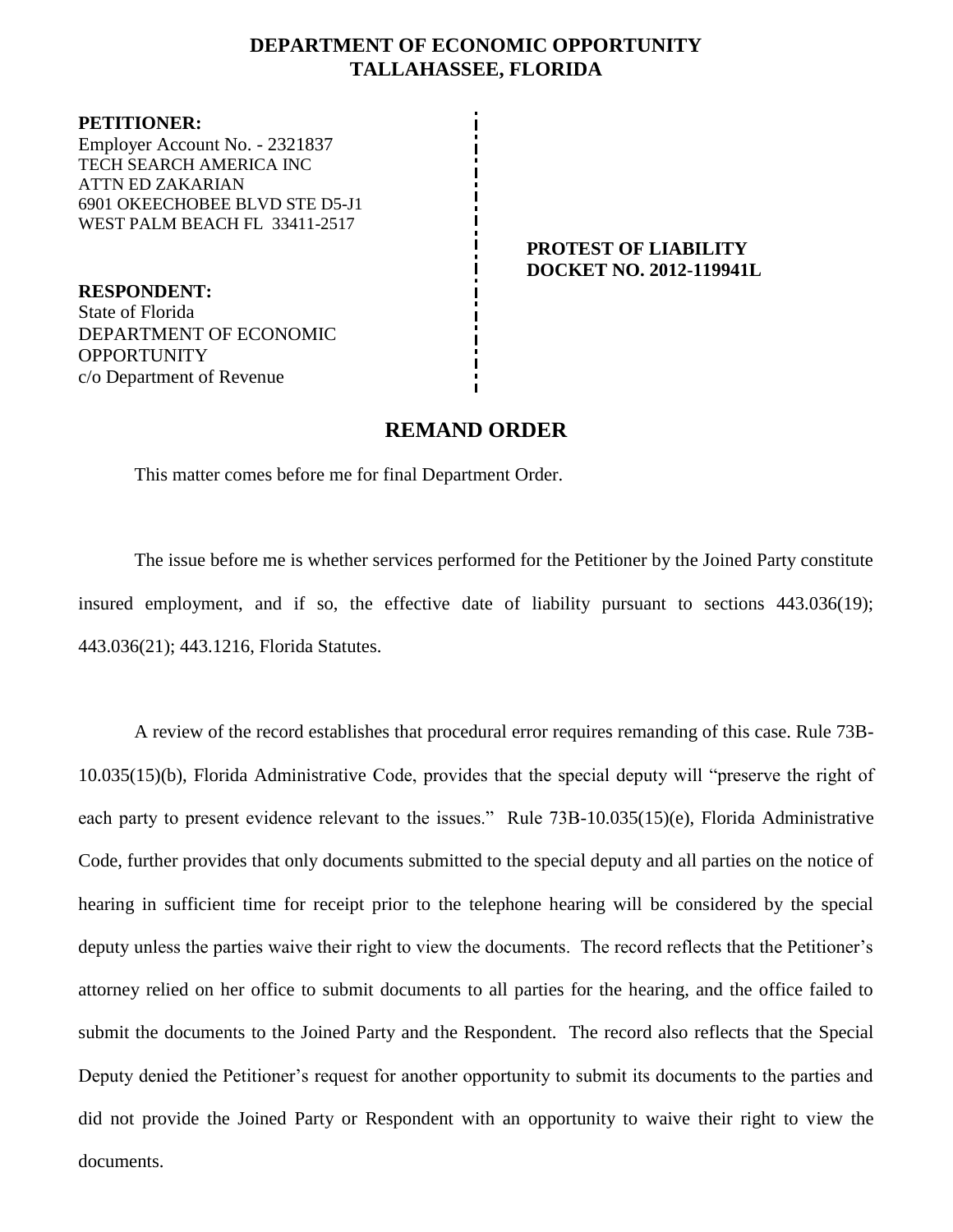Therefore, the record demonstrates that the Petitioner made an unsuccessful attempt to comply with the requirements of rule 73B-10.035(15)(e), Florida Administrative Code, and was not given an opportunity to correct its error by sending its documents to the parties or obtaining a waiver of the right to view the documents from the parties. When the Special Deputy deprived the Petitioner of these opportunities, the Special Deputy failed to preserve the Petitioner's right to present relevant evidence as required by rule 73B-10.035(15)(b), Florida Administrative Code.

Accordingly, it is ORDERED that the case is remanded for a supplemental hearing to allow for the submission of additional evidence. Upon the conclusion of the hearing, the Special Deputy shall issue another Recommended Order based on the entire record of the case.

DONE and ORDERED at Tallahassee, Florida, this **\_\_\_\_\_** day of **May, 2013**.



Altemese Smith Bureau Chief, Reemployment Assistance Services DEPARTMENT OF ECONOMIC OPPORTUNITY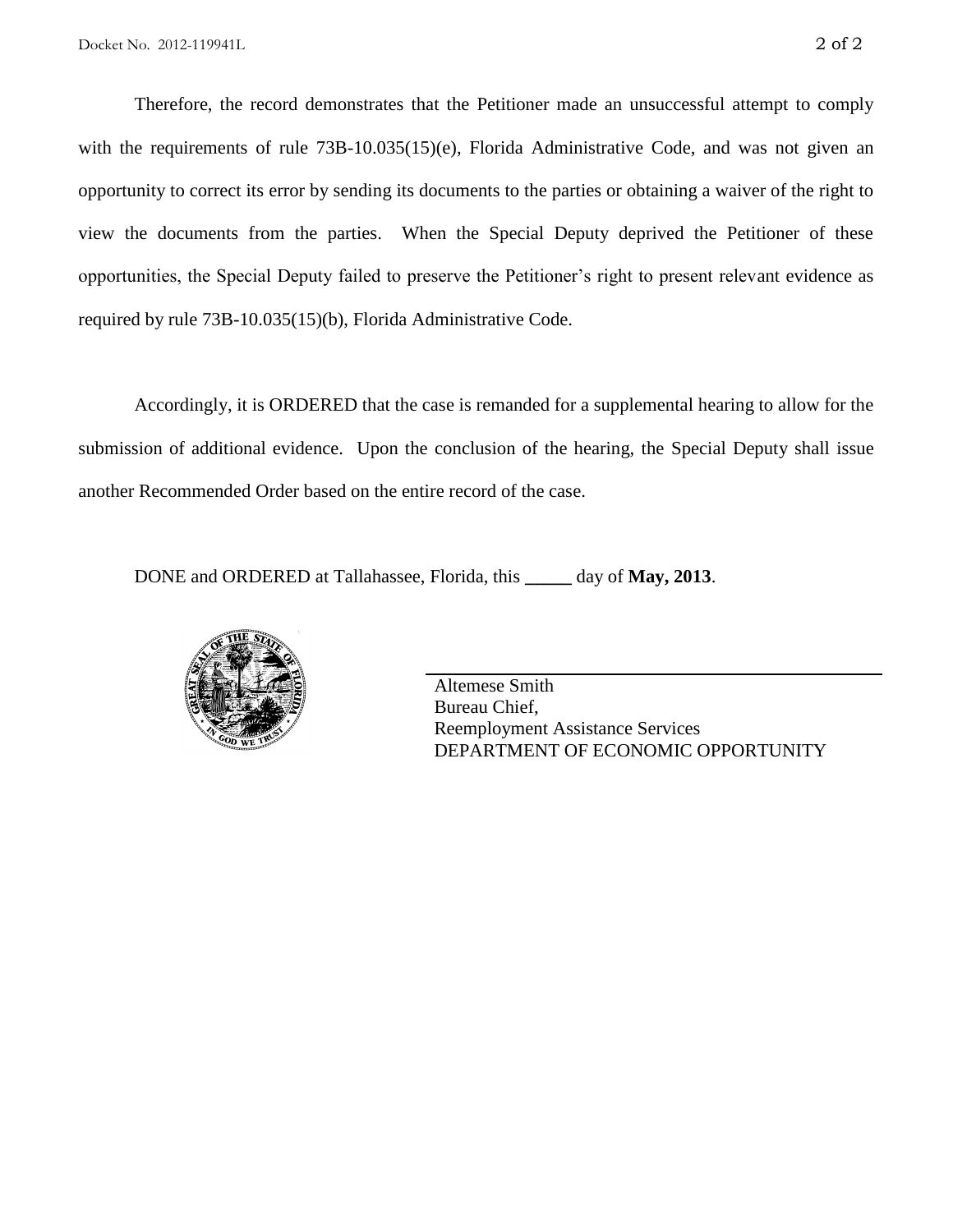## **DEPARTMENT OF ECONOMIC OPPORTUNITY Reemployment Assistance Appeals**

MSC 347 CALDWELL BUILDING 107 EAST MADISON STREET TALLAHASSEE FL 32399-4143

#### **PETITIONER:**

Employer Account No. - 2321837 TECH SEARCH AMERICA INC ATTN ED ZAKARIAN 6901 OKEECHOBEE BLVD STE D5-J1 WEST PALM BEACH FL 33411-2517

> **PROTEST OF LIABILITY DOCKET NO. 2012-119941L**

**RESPONDENT:** State of Florida DEPARTMENT OF ECONOMIC **OPPORTUNITY** c/o Department of Revenue

# **RECOMMENDED ORDER OF SPECIAL DEPUTY**

TO: Assistant Director, Executive Director, Reemployment Assistance Services DEPARTMENT OF ECONOMIC OPPORTUNITY

This matter comes before the undersigned Special Deputy pursuant to the Petitioner's protest of the Respondent's determination dated October 2, 2012.

After due notice to the parties, a telephone hearing was held on January 7, 2013. The Petitioner was represented by its attorney. The Petitioner's president testified as a witness. The Respondent was represented by a Department of Revenue Tax Specialist II. The Joined Party appeared and testified.

The record of the case, including the recording of the hearing and any exhibits submitted in evidence, is herewith transmitted. Proposed Findings of Fact and Conclusions of Law were received from the Joined Party.

## **Issue:**

Whether services performed for the Petitioner by the Joined Party constitute insured employment, and if so, the effective date of liability, pursuant to Section 443.036(19), 443.036(21); 443.1216, Florida Statutes.

## **Findings of Fact:**

1. The Petitioner, Tech Search America Inc, is a corporation which was formed in approximately April 2001 to operate a business as an information technology consulting and staffing company. The Petitioner's president manages the day-to-day operations of the business. The Petitioner established liability for payment of Florida unemployment tax effective May 22, 2001.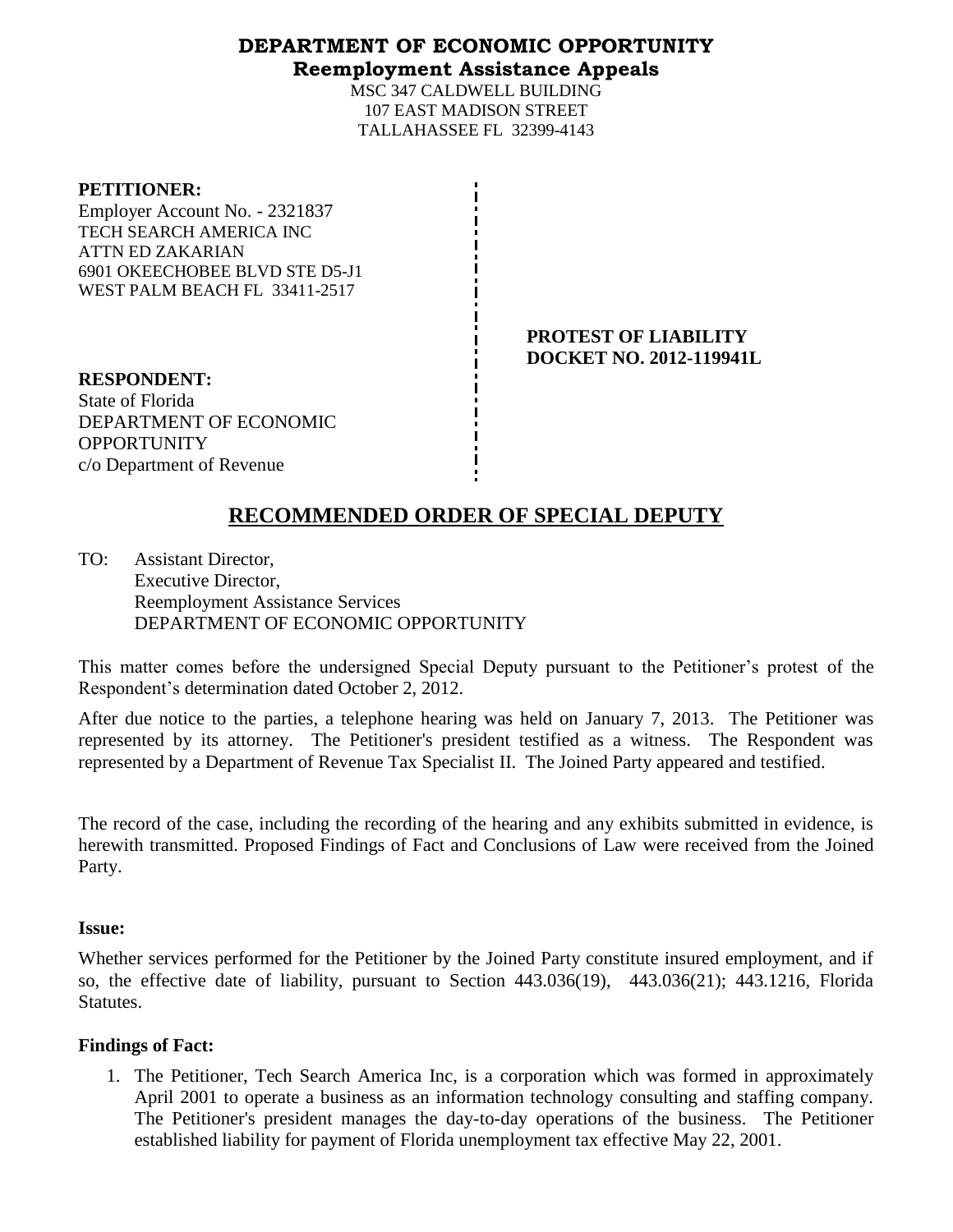- 2. In 2005 the Joined Party was seeking work and posted his resume on the Internet. An employee of the Petitioner contacted the Joined Party by telephone and asked the Joined Party some questions. The Joined Party informed the employee that he was only interested in doing work from his home. The employee then transferred the call to the Hiring Manager of the Petitioner's client, Wackenhut Services, for an interview. The Joined Party had interviews with the Hiring Manager of the client company and with the Petitioner's Vice President, Human Resources. During the interviews the Petitioner stated the rate of pay was \$45 per hour. The Joined Party attempted to negotiate a higher rate of pay; however, the Petitioner was not willing to pay more than \$45 per hour.
- 3. By letter dated October 14, 2005, the Petitioner's Vice President, Human Resources, offered the Joined Party the position of Senior Programmer to work with the Petitioner's client with a tentative start date of October 31, 2005. The offer letter states that the Joined Party was requested to report to the assigned client site, that the Joined Party would be responsible for delivery of consulting services as directed by the client, that the Joined Party would report directly to the Vice President, Human Resources with all internal matters with regard to employee-employer relations, and that the Joined Party was prohibited from disclosing any such matters either directly or indirectly to the client.
- 4. The offer letter states that the Joined Party's compensation for performing the assigned duties as an hourly 1099 employee shall be \$45 per hour for all client approved hours worked and that the Joined Party would be responsible for reporting all hours worked on the Petitioner's time sheet forms and to have the assigned client manager sign and approve all hours worked. The offer letter advised the Joined Party that he was required to abide by the client's work schedule as agreed during the interview, that the client must pre-approve all expenses in writing for expense reimbursement, and that the Joined Party would be responsible for payment of all state, federal, and local employment taxes.
- 5. The offer letter states "As an employee of Tech Search America, you are entitled to 401k, medical, and all other company sponsored benefits as outlined in your employee handbook as well as any bonus structures that may apply and as directed by Tech Search America. It is understood that all benefits are subject to company policies and procedures and may be modified at any time at the sole discretion of the Company. It is also agreed that you have currently waived medical coverage from TS America since you have coverage through your spouse."
- 6. The offer letter states "This offer of employment should not be construed as a guarantee of employment for any specific duration. Your offer of employment is conditioned upon your execution and delivery of the attached Non-Solicitation agreement. Your offer is also contingent upon the final acceptance by the 'Client' which shall be confirmed immediately after receipt of this signed document."
- 7. The offer letter states "We are excited about your employment with this company. Your expected start date is noted above and will be finalized and confirmed upon your acceptance of this Draft offer. To confirm your acceptance, please sign, date and return a copy of this letter and your Non-Solicitation Agreement to me after you have had a chance to review."
- 8. Attached to the offer letter was a document entitled *Employment Agreement*. Among other things the Agreement states "Duties, Employee is being employed for a Insurance Outbound submission project as a Programmer or as assigned by the Client and as such will render to Employer those skills necessary to efficiently accomplish his or her employment. The Employee agrees to devote his full time to the discharge of his or her responsibilities and duties under this Agreement. In discharging such duties, Employee agrees that Employee will at all times faithfully and to the best of his ability, experience and talents, perform all of the duties that may be required of and from Employee pursuant to the express and implicit terms of this Agreement, to the satisfaction of the Employer. The Employee shall have the responsibilities, duties and title(s) as may be set forth by the Employer."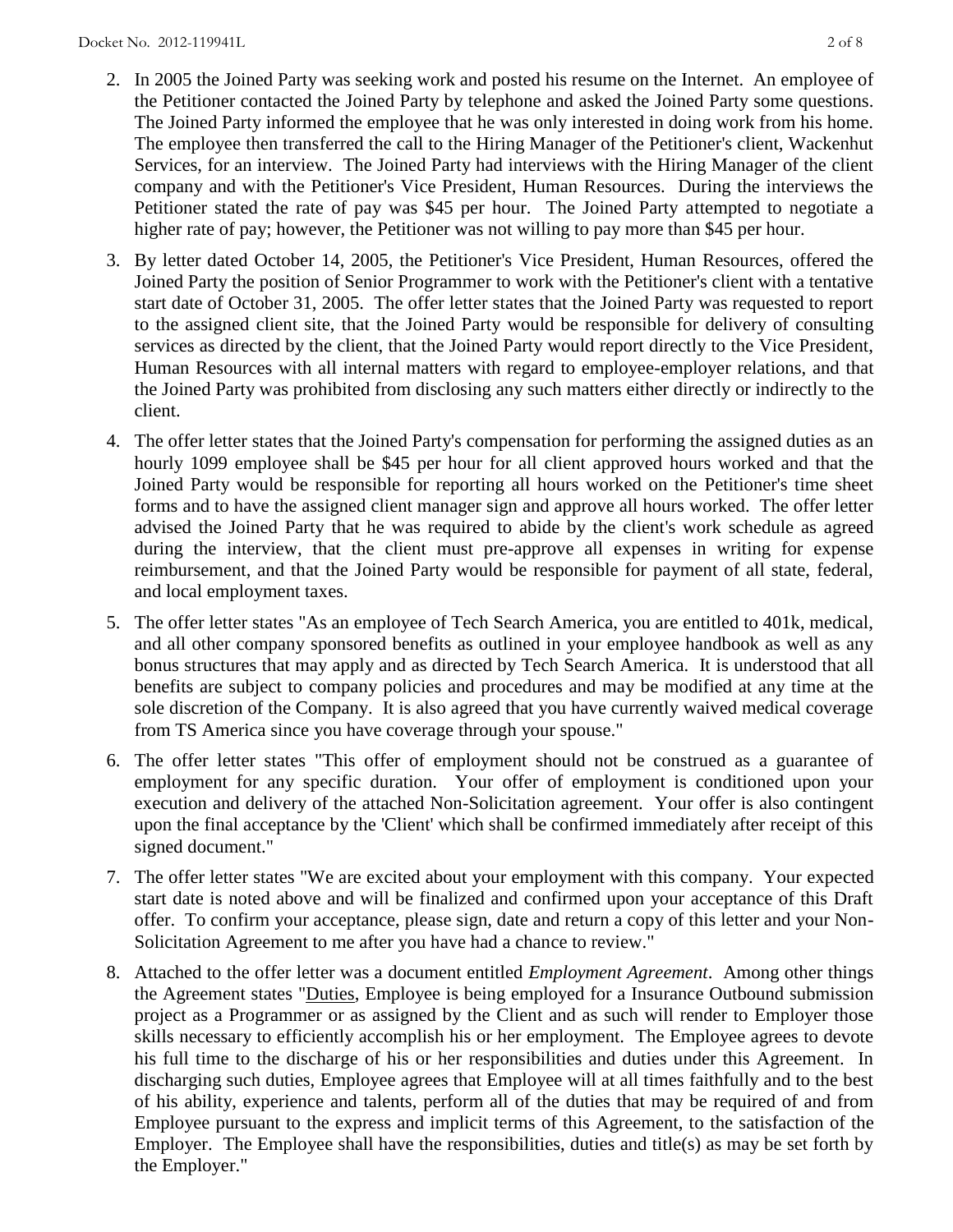- 9. The *Employment Agreement* states that the term of the Agreement shall be the entire time that the Joined Party is employed on a full-time permanent basis, that the Petitioner will compensate the Joined Party for services rendered under the Agreement at the salary indicated on the offer letter, that the Joined Party shall take vacation time in such amounts and in accordance with established policy, and that the Joined Party shall give at least thirty days notice as a condition of taking vacation time. Any unused vacation time will be lost.
- 10. The *Employment Agreement* states "Policies and Procedures. The Employer shall have the authority to establish from time to time policies and procedures to be followed by the Employee in fulfilling and discharging Employee's duties under this Agreement. The Employee agrees to comply with such policies and procedures as the Employer may promulgate from time to time."
- 11. The *Employment Agreement* states that the employment under the Agreement is at will employment and that the Petitioner may, in the Petitioner's sole and absolute discretion, immediately discharge the Joined Party without cause. The Agreement provides that the Petitioner will consider payment of severance pay on a case-by-case basis and that any severance pay will be paid in the sole discretion of the Petitioner.
- 12. The *Employment Agreement* contains the non-solicitation agreement referred to in the offer letter. The non-solicitation agreement provides that the Joined Party may not solicit business from the Petitioner's client for a period of two years after termination of the *Employment Agreement*. The Joined Party signed the *Employment Agreement* including the non-solicitation agreement, signed the offer letter, and returned them to the Petitioner on October 17, 2005. The Joined Party believed that he was hired to be an employee of the Petitioner.
- 13. The Joined Party began performing services at the client location in early November 2005. After the first month of work the Joined Party performed the majority of his services from the Joined Party's home. While working from his home the Joined Party used his personal laptop computer and software which the Joined Party purchased. The Joined Party was reimbursed by the Petitioner for the expense of commuting to and from the client's location.
- 14. While working from home the Joined Party was required to be available for contact with the client company during regular business hours. However, the Joined Party could perform the actual work during whatever days or times the Joined Party chose to work.
- 15. The Joined Party was required to personally perform the work. He was not allowed to hire others to perform the work for him.
- 16. The Joined Party worked forty hours or more each week until June 2010. The Joined Party was told by both the Petitioner and the Petitioner's client that the Joined Party was not allowed to work more than forty hours per week without prior authorization. The Joined Party was required to report his time worked on an electronic timesheet utilizing software which was owned by the Petitioner. After the Joined Party completed the electronic timesheet it was transmitted to a manager at the client location for approval. The client then transmitted the approved timesheet to the Petitioner after approval. The Petitioner paid the Joined Party on a bi-weekly basis. No taxes were withheld from the pay and at the end of each year the Petitioner reported the Joined Party's earnings to the Internal Revenue Service on Form 1099-MISC as nonemployee compensation.
- 17. The Joined Party reported to the Account Manager who was an employee of the Petitioner. Each year the Petitioner and the client performed an evaluation of the Joined Party's work performance. Factors considered in the evaluation included work quality, dependability, initiative, interpersonal skills, communication skills, technical skills, and whether the Joined Party met work load requirements. The Joined Party received excellent evaluations resulting in annual pay increases.
- 18. In spite of what was stated in the offer letter the Joined Party did not receive fringe benefits such as retirement benefits or paid vacations. The Joined Party did take time off from work with approval, however, he was paid only for the hours which he actually worked.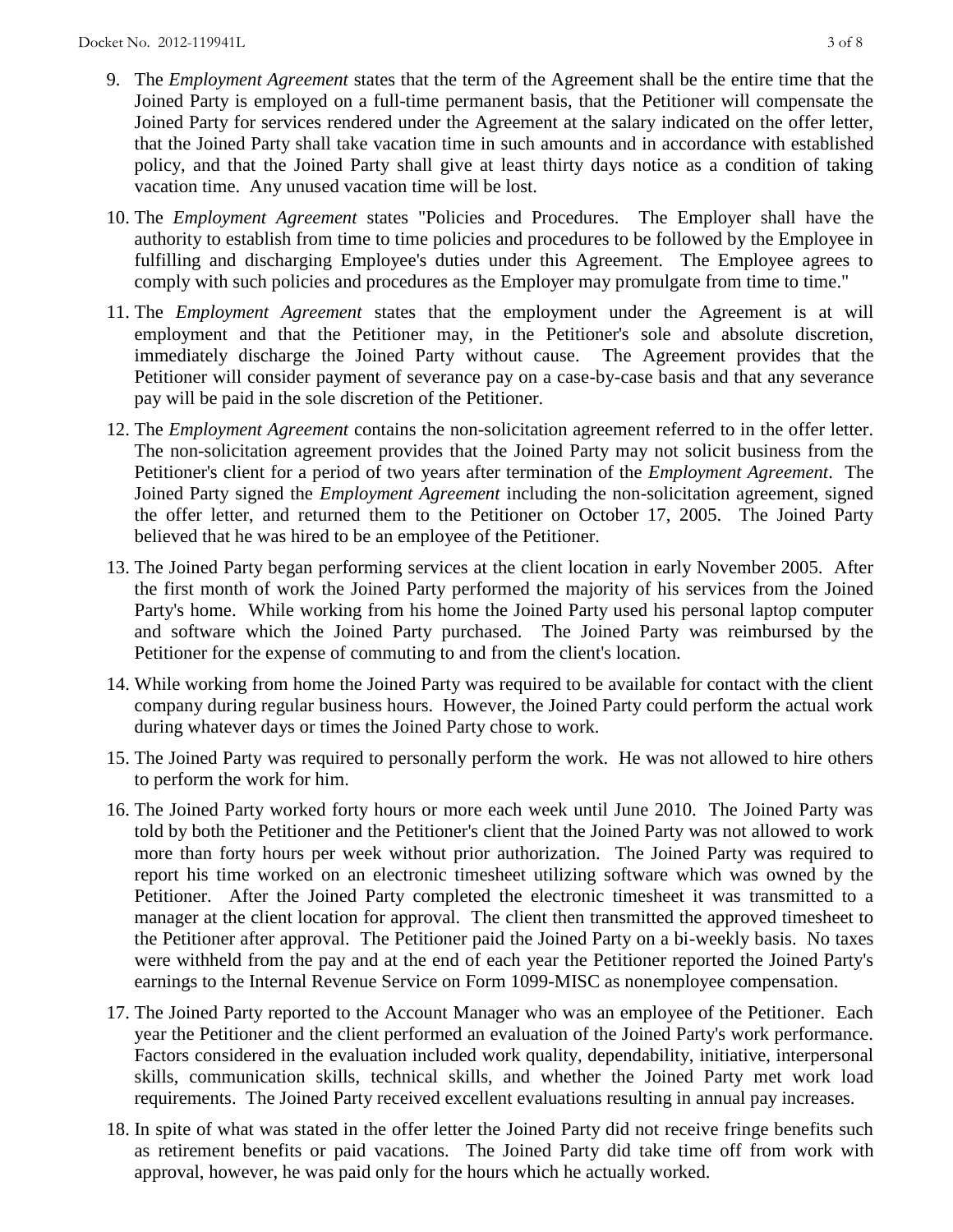- 19. Based on the needs of the client the Petitioner reduced the Joined Party's hours of work from forty hours per week to twenty hours per week in June 2010. Prior to June 2010 the Joined Party did not attempt to provide services to anyone other than the Petitioner. The Joined Party did not believe that he had the right to perform services for a competitor of the Petitioner because he believed that he was an employee of the Petitioner. After June 2010 the Joined Party's income from the Petitioner was not sufficient to make his mortgage payments and to pay for other living expenses. At that time the Joined Party began seeking outside work in order to supplement his income from the Petitioner. In May 2011 the Joined Party formed a limited liability company for performing outside work.
- 20. At the end of June 2012 the Petitioner's Account Manager contacted the Joined Party by telephone and informed the Joined Party that the client company had provided thirty days notice that the Joined Party's work assignment would end on July 31, 2012. During the following week the client company contacted the Joined Party and informed him that the client company had lost some government contracts and that the client company would have no further work available after July 31, 2012.
- 21. The Joined Party filed an initial claim for unemployment compensation benefits (now known as reemployment assistance benefits) effective July 29, 2012. When the Joined Party did not receive credit for his earnings with the Petitioner a *Request for Reconsideration of Monetary Determination* was filed and an investigation was assigned to the Department of Revenue to determine if the Joined Party performed services for the Petitioner as an employee or as an independent contractor.
- *22.* On August 15, 2012, during the course of the investigation, the Joined Party completed an *Independent Contractor Analysis,* Form UCS-6061, on which the Joined Party stated that he believed he had performed services for the Petitioner as an employee rather than as an independent contractor.
- 23. On October 2, 2012, the Department of Revenue issued a determination holding that the Joined Party was the Petitioner's employee retroactive to November 7, 2005. The Petitioner filed a timely protest by letter dated October 18, 2012.
- 24. The Petitioner's president was not involved in hiring the Joined Party to perform services for the Petitioner. Although the Petitioner's president was involved in the day to day operations of the company, the president had little or no contact with the Joined Party. After the investigation was issued to the Department of Revenue the Petitioner's president contacted the Joined Party and informed the Joined Party that the October 14, 2005, offer letter and the Employment Agreement were in error and that the Joined Party was an independent contractor rather than an employee of the Petitioner. Based on that notification the Joined Party discontinued his claim for reemployment assistance benefits.

## **Conclusions of Law:**

- 25. The issue in this case, whether services performed for the Petitioner by the Joined Party constitute employment subject to the Florida Reemployment Assistance Program Law, is governed by Chapter 443, Florida Statutes. Section 443.1216(1)(a)2., Florida Statutes, provides that employment subject to the chapter includes service performed by individuals under the usual common law rules applicable in determining an employer-employee relationship.
- 26. The Supreme Court of the United States held that the term "usual common law rules" is to be used in a generic sense to mean the "standards developed by the courts through the years of adjudication." United States v. W.M. Webb, Inc., 397 U.S. 179 (1970).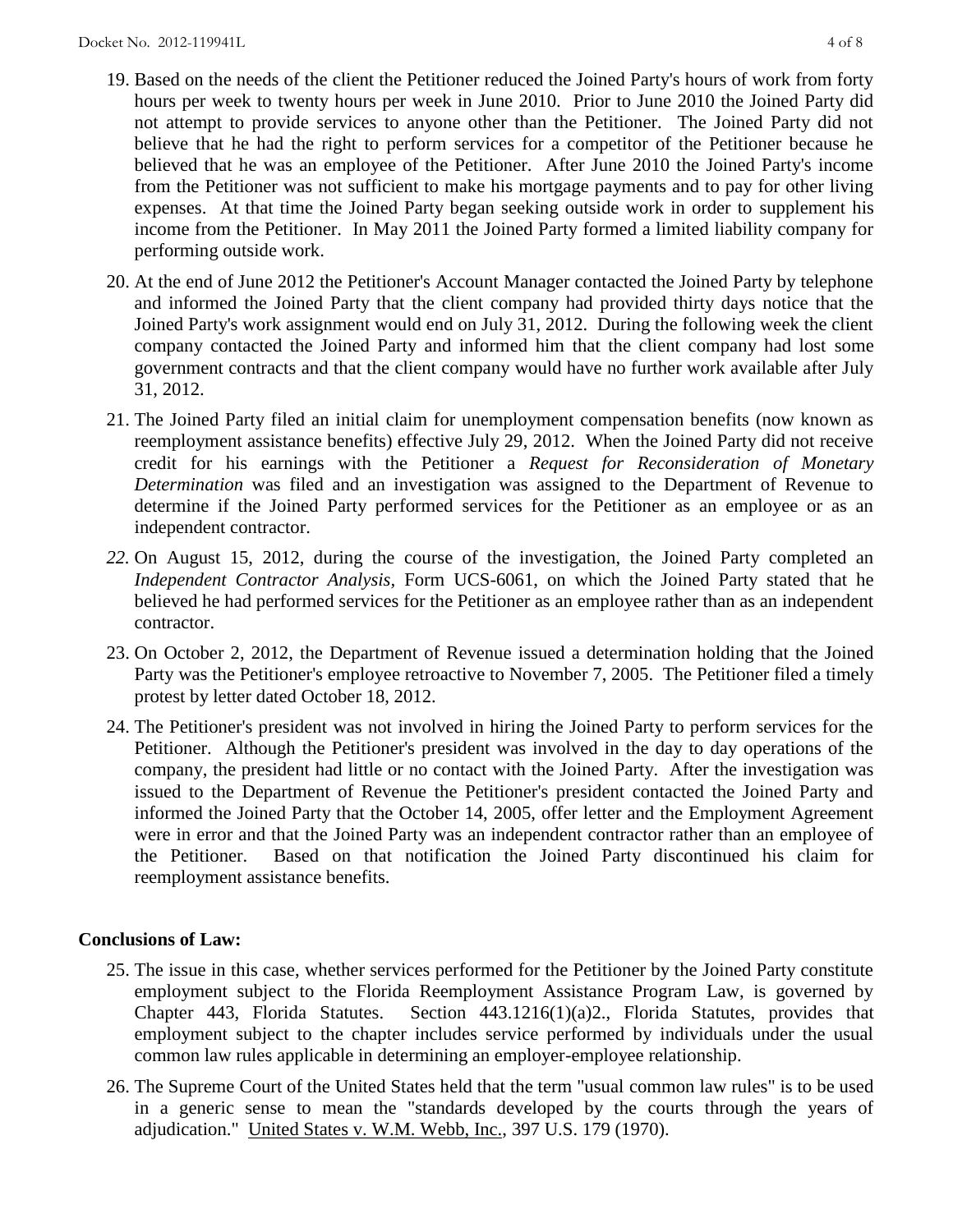- 27. The Supreme Court of Florida adopted and approved the tests in 1 Restatement of Law, Agency 2d Section 220 (1958), for use to determine if an employment relationship exists. See Cantor v. Cochran, 184 So.2d 173 (Fla. 1966); Miami Herald Publishing Co. v. Kendall, 88 So.2d 276 (Fla. 1956); Magarian v. Southern Fruit Distributors, 1 So.2d 858 (Fla. 1941); see also Kane Furniture Corp. v. R. Miranda, 506 So.2d 1061 (Fla. 2d DCA 1987). In Brayshaw v. Agency for Workforce Innovation, et al; 58 So.3d 301 (Fla. 1st DCA 2011) the court stated that the statute does not refer to other rules or factors for determining the employment relationship and, therefore, the Department is limited to applying only Florida common law in determining the nature of an employment relationship.
- 28. Restatement of Law is a publication, prepared under the auspices of the American Law Institute, which explains the meaning of the law with regard to various court rulings. The Restatement sets forth a nonexclusive list of factors that are to be considered when judging whether a relationship is an employment relationship or an independent contractor relationship.
- 29. 1 Restatement of Law, Agency 2d Section 220 (1958) provides:
	- (1) A servant is a person employed to perform services for another and who, in the performance of the services, is subject to the other's control or right of control.
	- (2) The following matters of fact, among others, are to be considered:
		- (a) the extent of control which, by the agreement, the business may exercise over the details of the work;
		- (b) whether or not the one employed is engaged in a distinct occupation or business;
		- (c) the kind of occupation, with reference to whether, in the locality, the work is usually done under the direction of the employer or by a specialist without supervision;
		- (d) the skill required in the particular occupation;
		- (e) whether the employer or the worker supplies the instrumentalities, tools, and the place of work for the person doing the work;
		- (f) the length of time for which the person is employed;
		- (g) the method of payment, whether by the time or by the job;
		- (h) whether or not the work is a part of the regular business of the employer;
		- (i) whether or not the parties believe they are creating the relation of master and servant;
		- (j) whether the principal is or is not in business.
- 30. Comments in the Restatement explain that the word "servant" does not exclusively connote manual labor, and the word "employee" has largely replaced "servant" in statutes dealing with various aspects of the working relationship between two parties.
- 31. In Department of Health and Rehabilitative Services v. Department of Labor & Employment Security, 472 So.2d 1284 (Fla. 1<sup>st</sup> DCA 1985) the court confirmed that the factors listed in the Restatement are the proper factors to be considered in determining whether an employer-employee relationship exists. However, in citing La Grande v. B&L Services, Inc., 432 So.2d 1364, 1366 (Fla.  $1<sup>st</sup> DCA$  1983), the court acknowledged that the question of whether a person is properly classified an employee or an independent contractor often can not be answered by reference to "hard and fast" rules, but rather must be addressed on a case-by-case basis.
- 32. The Petitioner's business is to provide information technology consulting services and information technology workers to the Petitioner's clients. The Joined Party was one of the workers provided to one of the Petitioner's clients. The work performed by the Joined Party was not separate and distinct from the Petitioner's business but was an integral and necessary part of the Petitioner's business activity.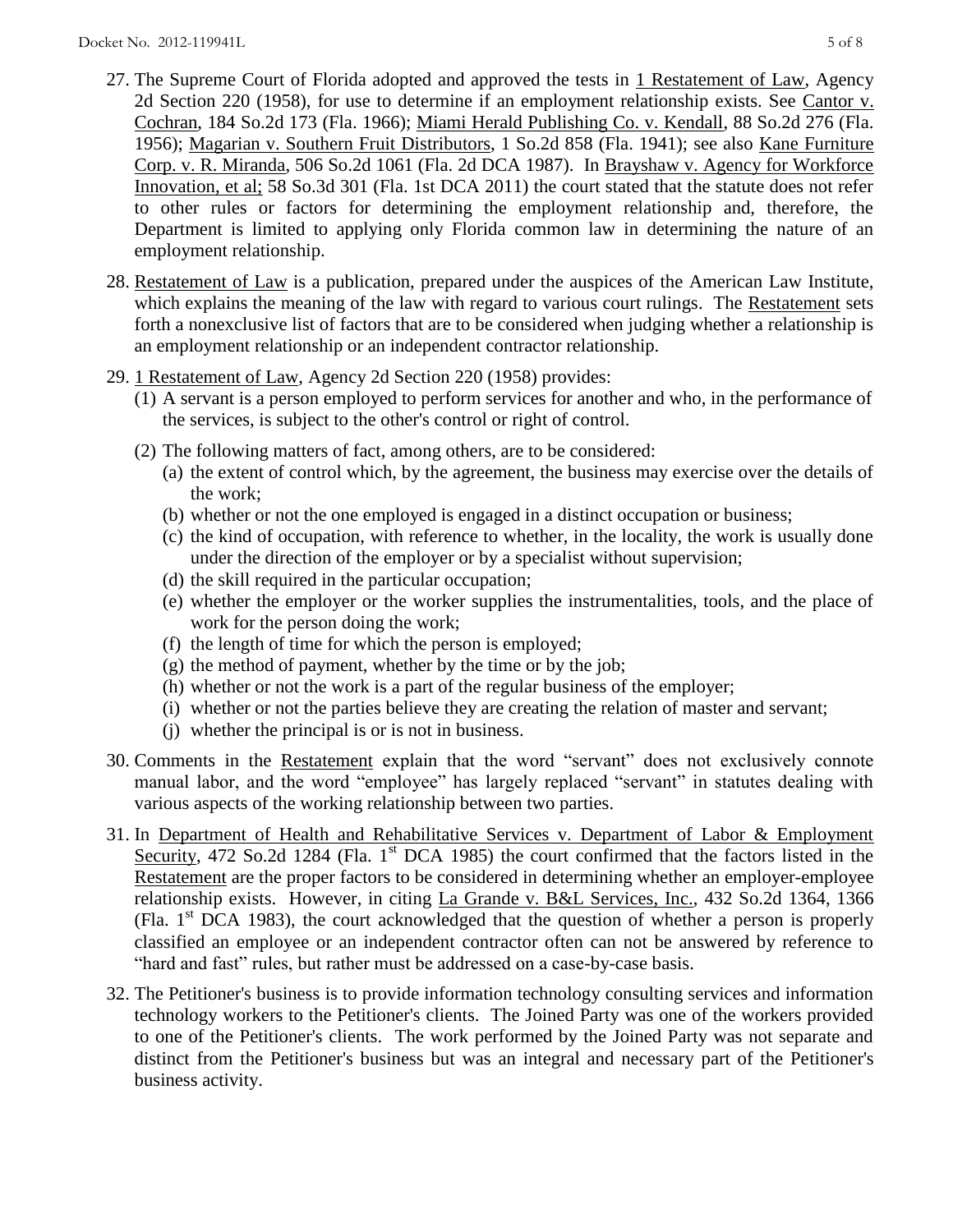- 33. The Petitioner paid the Joined Party by time worked rather than by the job or based on production. The Petitioner controlled the Joined Party's hours of work by initially limiting the hours to forty hours per week and subsequently reducing the hours to twenty hours per week. The Petitioner determined the starting rate of pay and the amount of any subsequent pay increases. Section 443.1217(1), Florida Statutes, provides that the wages subject to the Reemployment Assistance Program Law include all remuneration for employment including commissions, bonuses, back pay awards, and the cash value of all remuneration in any medium other than cash. The fact that the Petitioner chose not to withhold payroll taxes from the pay or to provide fringe benefits does not, standing alone, establish an independent contractor relationship.
- 34. The Joined Party performed services for the Petitioner from November 2005 through July 31, 2012, a period in excess of six and one-half years. Either party had the right to terminate the relationship at any time, with or without cause, without incurring liability for breach of contract. These facts reveal the existence of an at-will relationship of relative permanence. In Cantor v. Cochran, 184 So.2d 173 (Fla. 1966), the court in quoting 1 Larson, Workmens' Compensation Law, Section 44.35 stated: "The power to fire is the power to control. The absolute right to terminate the relationship without liability is not consistent with the concept of independent contractor, under which the contractor should have the legal right to complete the project contracted for and to treat any attempt to prevent completion as a breach of contract."
- 35. The Florida Supreme Court held that in determining the status of a working relationship, the agreement between the parties should be examined if there is one. The agreement should be honored, unless other provisions of the agreement, or the actual practice of the parties, demonstrate that the agreement is not a valid indicator of the status of the working relationship. Keith v. News & Sun Sentinel Co., 667 So.2d 167 (Fla. 1995).
- 36. In this case the Petitioner made an offer of employment to the Joined Party which the Joined Party accepted. The Joined Party accepted and signed the *Employment Agreement*. Both the offer letter and the *Employment Agreement* establish that the Petitioner had the right to control the Joined Party concerning time worked and had the right to require the Joined Party to comply with any of the Petitioner's policies and procedures. The Petitioner's right of control is further evidenced by the annual performance evaluations. The Petitioner evaluated the Joined Party not only on the completed work but on how the work was performed, including among other things, the Joined Party's dependability, initiative, interpersonal skills, and communication skills.
- 37. The Petitioner's president was not involved in interviewing and hiring the Joined Party in 2005. Although the president may controlled the Petitioner's day-to-day operations he had little or no contact with the Joined Party during the Joined Party's six and one-half years of work with the Petitioner. During the six and one-half years the Joined Party always believed that he was an employee of the Petitioner and always believed that he was subject to the Petitioner's direction and control. It was not until the president contacted the Joined Party subsequent to the end of the relationship that the Joined Party was persuaded to believe that he had performed services as an independent contractor.
- 38. It is not necessary for the employer to actually direct or control the manner in which the services are performed; it is sufficient if the agreement provides the employer with the right to direct and control the worker. Of all the factors, the right of control as to the mode of doing the work is the principal consideration. VIP Tours v. State, Department of Labor and Employment Security, 449 So.2d 1307 (Fla.  $5<sup>th</sup> DCA$  1984) It is the right of control, not actual control or actual interference with the work, which is significant in distinguishing between an independent contractor and an employee. Harper ex rel. Daley v. Toler, 884 So.2d 1124 (Fla. 2nd DCA 2004).
- 39. It is concluded that the services performed for the Petitioner by the Joined Party constitute insured employment.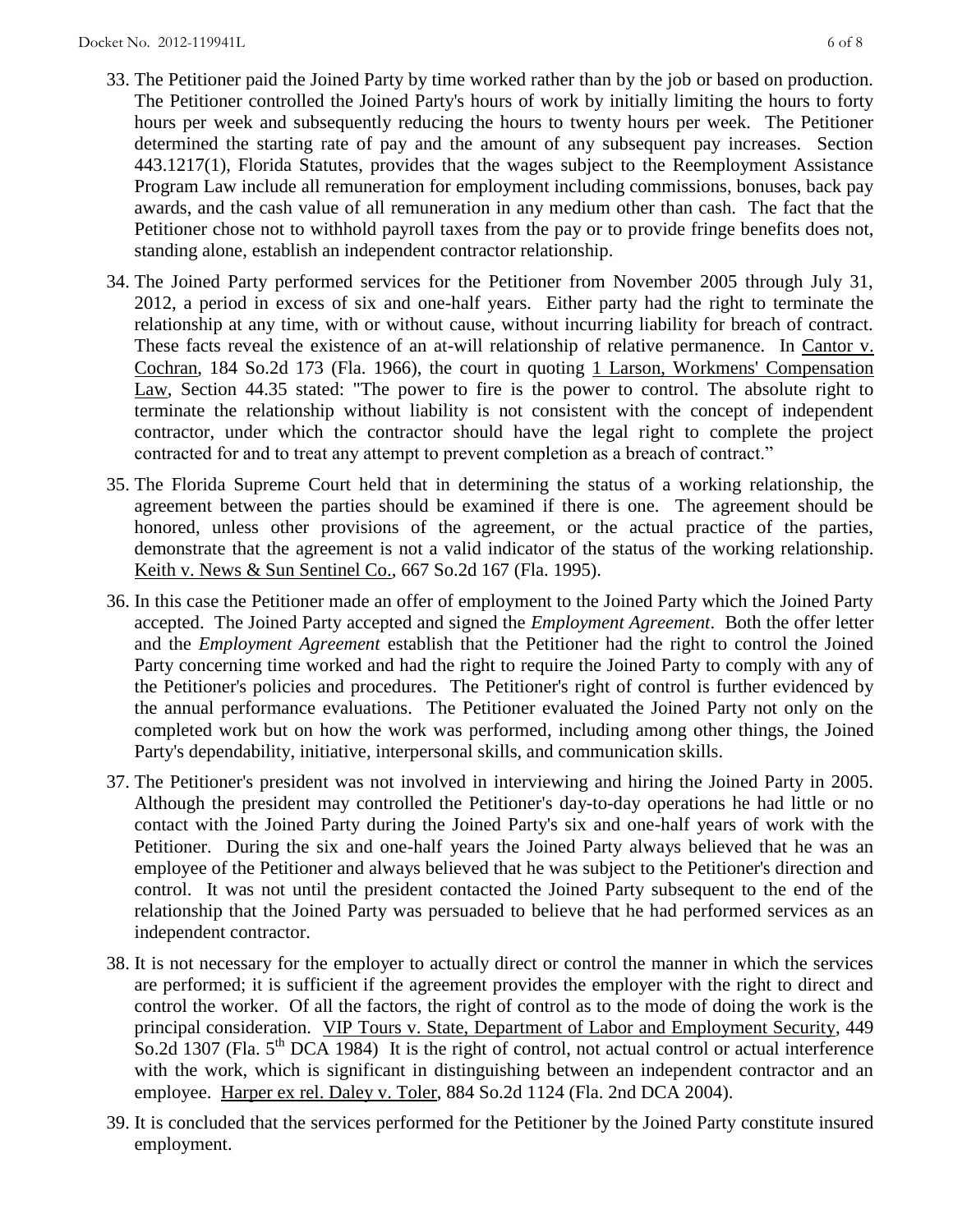**Recommendation:** It is recommended that the determination dated October 2, 2012, be AFFIRMED. Respectfully submitted on February 6, 2013.



R. O. SMITH, Special Deputy Office of Appeals

A party aggrieved by the *Recommended Order* may file written exceptions to the Director at the address shown above within fifteen days of the mailing date of the *Recommended Order*. Any opposing party may file counter exceptions within ten days of the mailing of the original exceptions. A brief in opposition to counter exceptions may be filed within ten days of the mailing of the counter exceptions. Any party initiating such correspondence must send a copy of the correspondence to each party of record and indicate that copies were sent.

Una parte que se vea perjudicada por la *Orden Recomendada* puede registrar excepciones por escrito al Director Designado en la dirección que aparece arriba dentro de quince días a partir de la fecha del envío por correo de la *Orden Recomendada*. Cualquier contraparte puede registrar contra-excepciones dentro de los diez días a partir de la fecha de envió por correo de las excepciones originales. Un sumario en oposición a contra-excepciones puede ser registrado dentro de los diez días a partir de la fecha de envío por correo de las contra-excepciones. Cualquier parte que dé inicio a tal correspondencia debe enviarle una copia de tal correspondencia a cada parte contenida en el registro y señalar que copias fueron remitidas.

Yon pati ke *Lòd Rekòmande* a afekte ka prezante de eksklizyon alekri bay Direktè Adjwen an lan adrès ki parèt anlè a lan yon peryòd kenz jou apati de dat ke *Lòd Rekòmande* a te poste a. Nenpòt pati ki fè opozisyon ka prezante objeksyon a eksklizyon yo lan yon peryòd dis jou apati de lè ke objeksyon a eksklizyon orijinal yo te poste. Yon dosye ki prezante ann opozisyon a objeksyon a eksklizyon yo, ka prezante lan yon peryòd dis jou apati de dat ke objeksyon a eksklizyon yo te poste. Nenpòt pati ki angaje yon korespondans konsa dwe voye yon kopi kourye a bay chak pati ki enplike lan dosye a e endike ke yo te voye kopi yo.

**FRANEDRA Y. BARNES, Special Deputy Clerk February 6, 2013** 

**Date Mailed:**